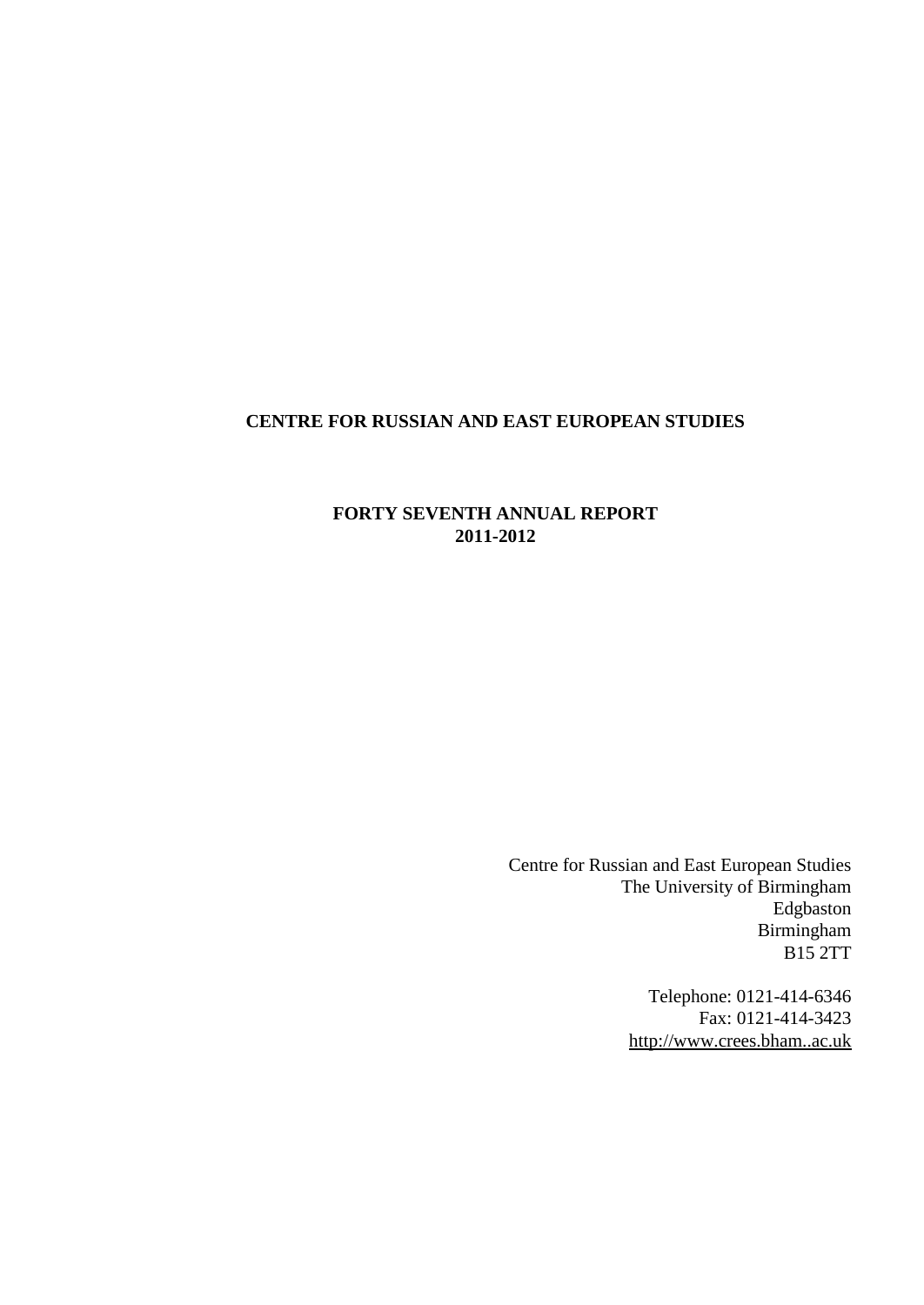## **CENTRE FOR RUSSIAN AND EAST EUROPEAN STUDIES**

# **Director(s)**

DL Averre, BA (Manchester), PhD (Manchester) during 2011-12 TJ Haughton, BSc (Econ) (LSE), MA (Lond), Dip (Westminster), PhD (UCL) (Director from August 2012)

#### **Deputy Director**

K Wolczuk, MLaw (Gdansk), MSocSc, PhD

#### **Professor of Russian Economic Studies**

JM Cooper, BScEcon (Bath), PhD (part-time from October 2011)

#### **Senior Fellow and Emeritus Professor**

RW Davies, BA (Lond), PhD

**Emeritus Professor of the Political Economy of Russia and Eastern Europe** P Hanson, MA (Cantab.), PhD

# **Emeritus Professor of Russian History**

Maureen P Perrie, MA (Edin), MA

#### **Reader in Soviet and Russian History**

EA Rees, BA York, PhD (from September 2012 an Associate Member based in the College of Arts and Law)

## **Reader in Social Anthropology**

Dr Deema Kaneff, PhD (Adelaide)

#### **Senior Lecturers**

Galina M Yemelianova, MA (Moscow), PhD (Moscow)

#### **Lecturers**

R Connolly, BA (Essex); MA (Essex); PhD JB Morris, BA (Lancaster), MA (Lond), PhD (Sussex) (from September 2012 an Associate Member based in the College of Arts and Law) Natasha Rulyova, BA (Perm, Russia), MPhil (Cambridge), PhD (Cambridge) (from September 2012 an Associate Member based in the College of Arts and Law) DJ White, BA (Wolverhampton), MA, PhD Cai Wilkinson, BA, MA, PhD (until December 2011)

#### **Language Tutors**

Tanya Lipatova, BA (St Petersburg), MA (St Petersburg), (from September 2012 an Associate Member based in the College of Arts and Law) Jelena Williams-Pozdnjakova, BA (Tartu, Estonia), MA (Tartu, Estonia), Dip (Moscow Pushkin Institute), City & Guilds 9284 ESOL, (from September 2012 an Associate Member based in the College of Arts and Law) Katarzyna Berent, Part-time Tutor (until September 2012)

## **Honorary Professor**

Sir Rodric Braithwaite, LLD, MA (Cantab), GCMG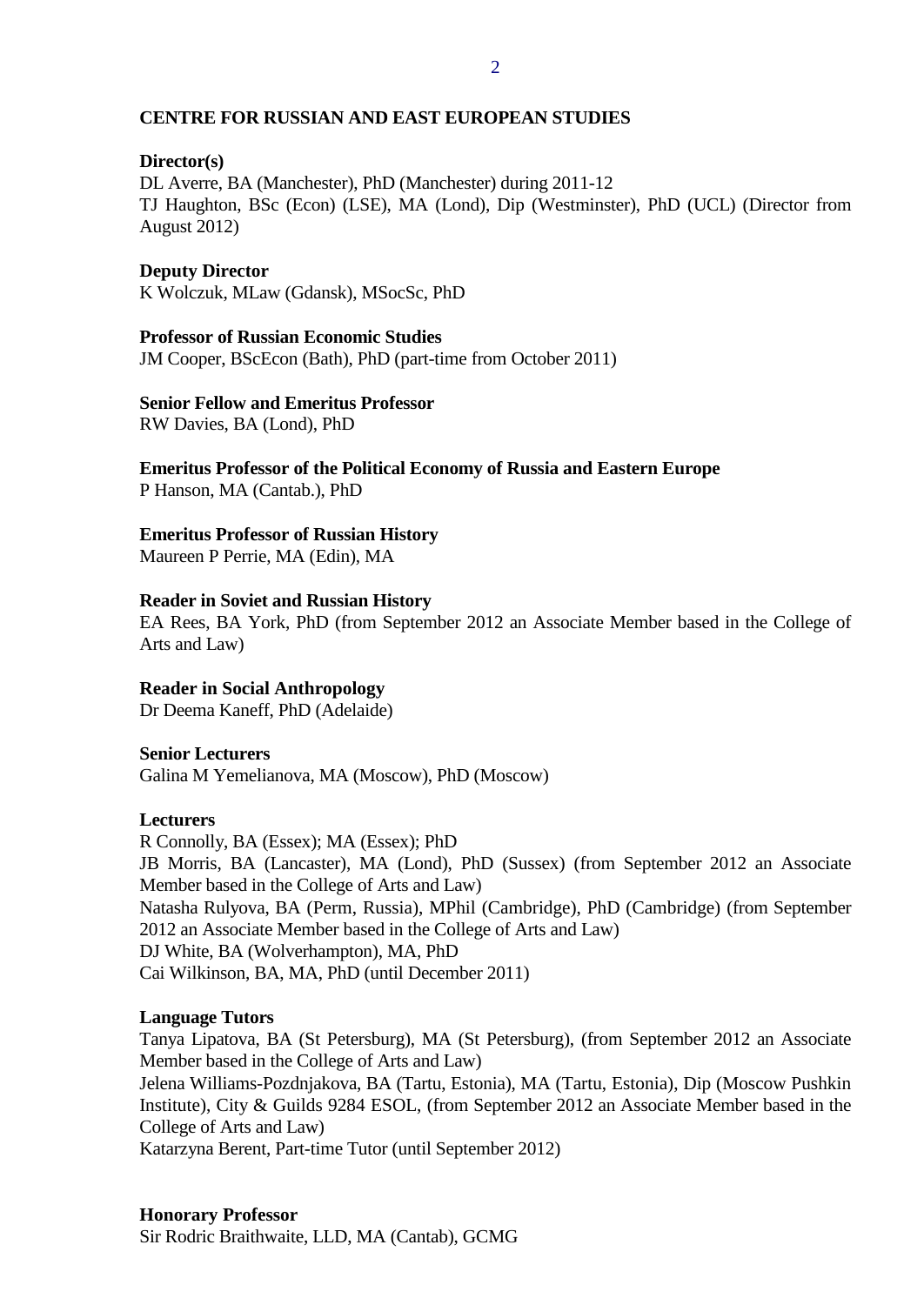#### **Honorary Senior Lecturers**

D Adshead, BA, Mlitt, FIL M Pushkin, BA (Cantab)

#### **Honorary Senior Research Fellows**

Professor MJ Bradshaw, BSc, MA (Calgary), PhD (British Columbia), FRGS Professor M Harrison, BA (Cantab), DPhil (Oxon) Professor M Hill, PhD Professor S Malle, DottScPol (Rome), PhD (Calif) Professor DM Nuti, DottLegg (Rome), MA, PhD (Cantab) Professor HA Pilkington, BA (Cantab), MSocSc, PhD Professor R Sakwa, BA (Lond), PhD

#### **Honorary Research Fellows**

JD Barber, BA, PhD (Cantab) MJ Berry, BA (Lond) N Copsey, BA (Oxon), MA (Bruges-Natolin), DPhil (Sussex) Elena Denezhkina, Dip Econ (Kiev), PhD (Leningrad) Linda Edmondson, BA (York), MA (Sus), DipRuss (Sur) PhD (Lond) PD Holtom, BA (Liverpool), MA, PhD RA Hornsby, BA (Lancaster), MA, PhD Melanie J Ilic, BA (Manchester), MPhil, PhD Bettina Renz, MA (hons) (Edin), MSc Res (Edin), PhD Erica Richardson, BA, MSocSc, PhD A Rimmington, BSc (Leic), DipSocSc, PhD JN Westwood, BCom, MA, PhD (Montreal) Professor SG Wheatcroft, BA (Keele), PhD Sarah Whitmore, BA (Staffs), MSocSc, PhD

## **Associate Members**

Stefan Bouzarovski - Buzar, BA, Msc Dist (Oxon), Dphil (Oxon), School of Geography, Earth and Environmental Sciences A Campbell, BA (Bristol), PhD (Brunel), International Development Dominique Moran, BA(Hons) (Oxon), DPhil (Oxon), School of Geography, Earth and

Environmental Sciences

DJB Shaw, BA, PhD (Lond.), School of Geography and Environmental Sciences

#### **Secretaries**

Tricia A Carr Marea B Arries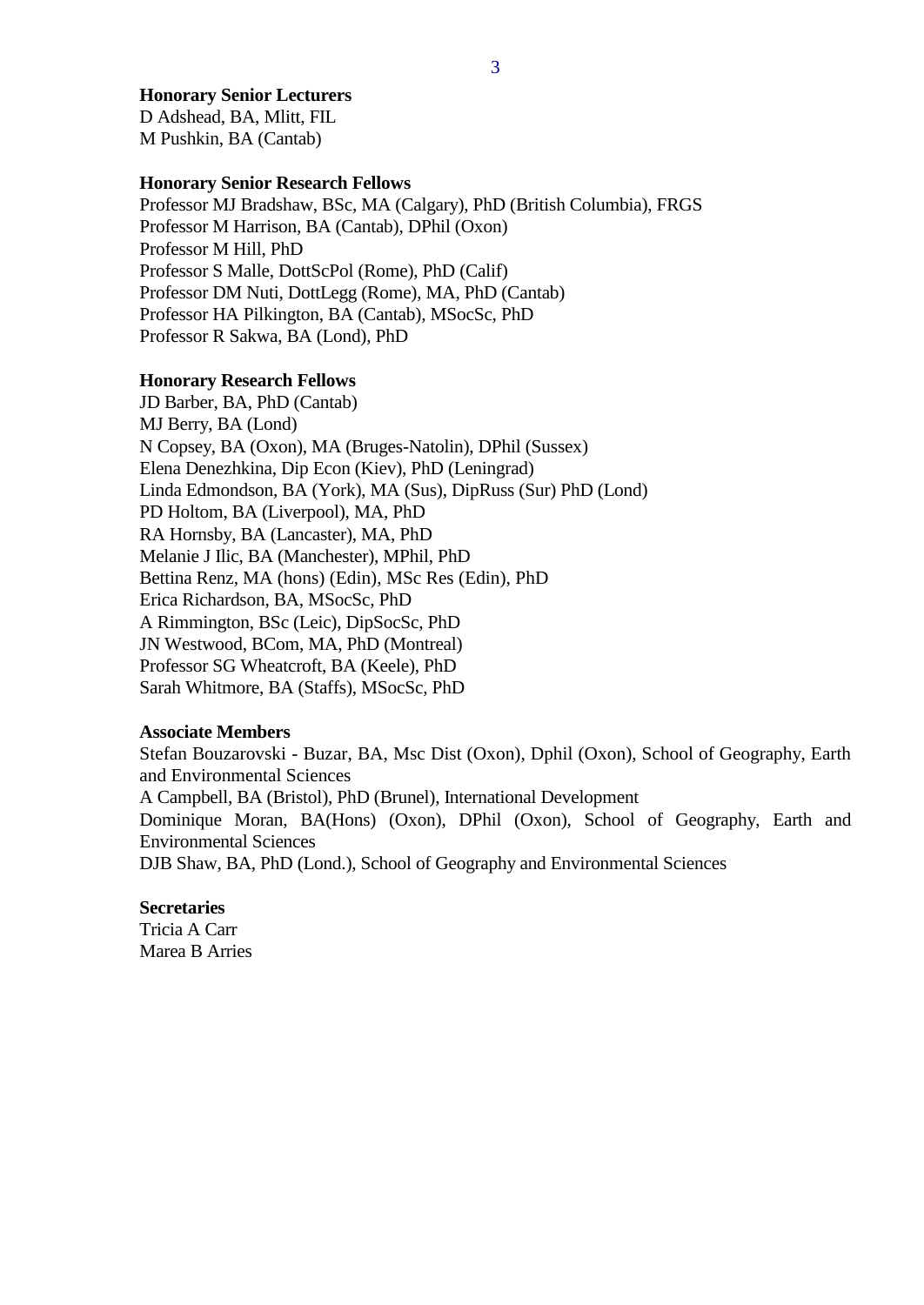# **CENTRE FOR RUSSIAN AND EAST EUROPEAN STUDIES FORTY SECOND ANNUAL REPORT, 2011-2012**

# **CONTENTS**

| <b>INTRODUCTION</b>                                                                                                   | 5         |
|-----------------------------------------------------------------------------------------------------------------------|-----------|
|                                                                                                                       |           |
|                                                                                                                       | 6         |
|                                                                                                                       |           |
|                                                                                                                       |           |
|                                                                                                                       | <b>10</b> |
|                                                                                                                       | <b>11</b> |
|                                                                                                                       |           |
|                                                                                                                       |           |
|                                                                                                                       |           |
|                                                                                                                       | 12        |
|                                                                                                                       | 15        |
| <b>PUBLICATIONS</b>                                                                                                   | 15        |
| <b>Books and Articles published by Members, Associate Members and Honorary</b><br><b>Research Staff of the Centre</b> | 15        |
|                                                                                                                       | 21        |
|                                                                                                                       |           |
|                                                                                                                       | 21        |
|                                                                                                                       | 22        |
|                                                                                                                       | - 22      |
|                                                                                                                       | 22        |
|                                                                                                                       | 23        |
| <b>TRAVEL AND VISITS</b>                                                                                              | 24        |
| Visits by Centre Staff, Associate and Honorary Members _________________________                                      | 24        |
| PRIZES AWARDED TO STUDENTS                                                                                            | 24        |
| <b>APPOINTMENTS AND PERSONALIA</b>                                                                                    | 24        |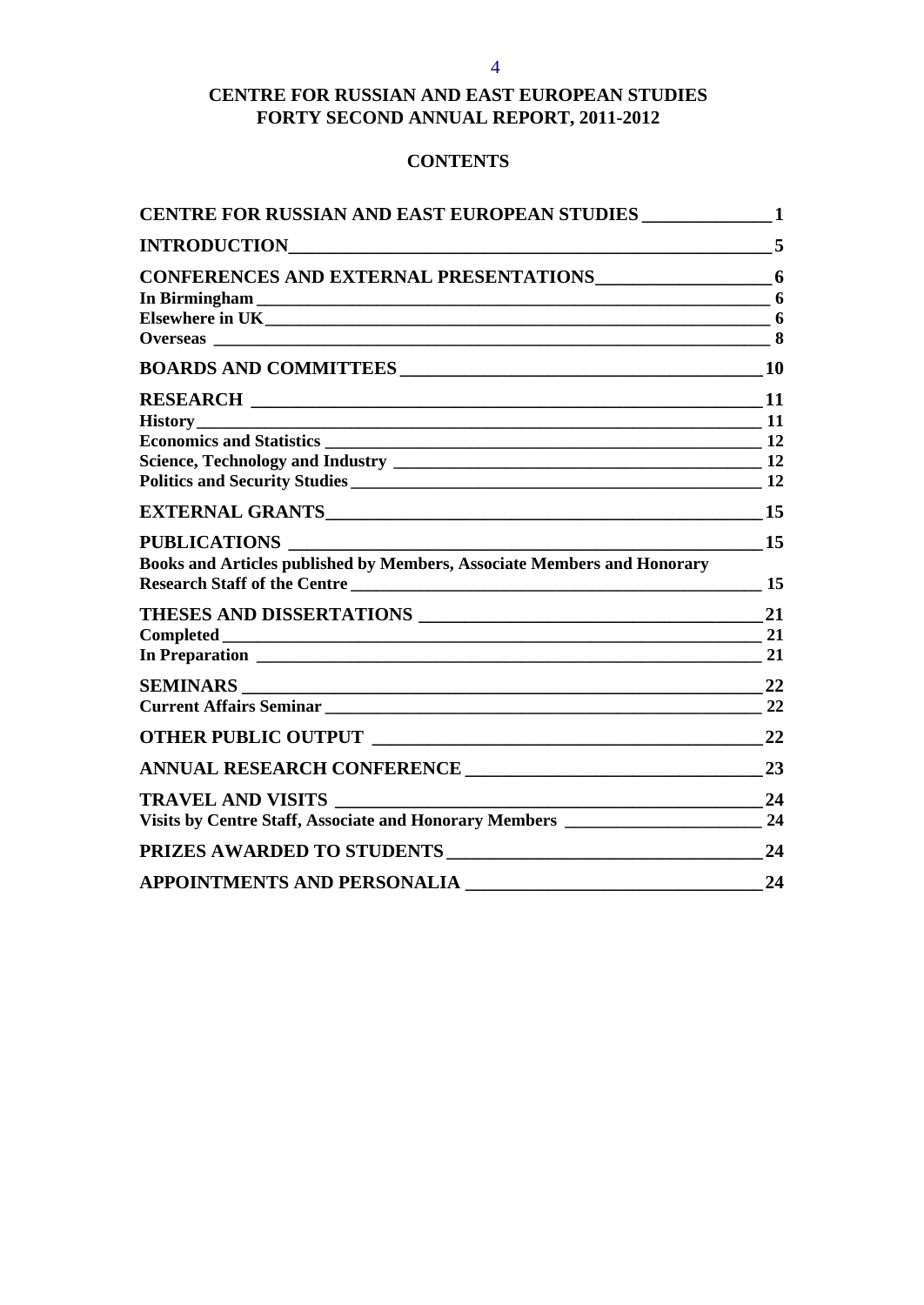#### <span id="page-4-0"></span>**INTRODUCTION**

Sustained excellence is a commonly-heard mantra in the University sector, especially in these austere times. It is a goal for which we should all aim, but it is one few actually achieve. It was therefore a source of great pride for the department, School, College and University that Julian Cooper was bestowed with an OBE in the 2012 Queen's New Year's Honours List. Julian, who has been a loyal member of CREES for over forty years including over a decade as CREES director, has conducted pioneering work into the Soviet and Russian economies, particularly in the defence industry. Moreover, he has played a prominent role in shaping British opinion not just on economic matters, but Russia more broadly. Julian's OBE, however, was not a one off achievement for CREES. Indeed, it follows hard on the heels of an OBE awarded to another former director of the Centre, Phil Hanson.

Whilst it would be presumptuous of us to claim the activities of all members of CREES in the past year merit the award of a gong from the Queen, as this annual report clearly illustrates, we have all been active in striving for excellence in our scholarship. Outgoing CREES director, Derek Averre, who navigated the Centre through significant and difficult institutional change, was awarded another grant from the UK government for research into arms control in the post-Soviet world, meaning by the time the latest grant ends his research will have been funded for twenty-four years in succession. It is hard enough to win grants, but to win a succession of grants from governments in an era of austerity is a truly impressive achievement. Derek was not the only one to have success in winning grants. Kasia Wolczuk won an award under the ESRC's Rising Powers scheme and Jeremy Morris was granted money under the EU's FP7 Marie Curie scheme for research into development policies in the post-socialist world.

With the onset of the Research Excellence Framework, much of British academia has become concerned with the impact of research, but the work of CREES has always had strong policy relevance and is of clear benefit to the user-end community. In the past year, not only have a number of colleagues presented to numerous academic audiences, but we also have all engaged in briefings, presentations and discussions with policymakers from *inter alia* the Ministry of Defence, the Department for International Development, the Foreign and Commonwealth Office, the European Parliament, NATO and the US State Department. My personal highlights of the year were presenting on the 2012 parliamentary elections in Slovakia to scholars and the Washington based policy-making community at the Woodrow Wilson Center, and giving a talk on party politics in East-Central Europe at the US State Department's Foreign Service Institute to diplomats about to take up postings in the region.

At the heart of scholarship is publication. Although as the list of publications in this report show, we have all been actively contributing to scholarly debate, I was particularly delighted to see published a special issue of *East European Politics* edited by David White examining Russian party politics which stemmed from a conference David organized a couple of years ago which brought together Britain's foremost experts on party politics in the country, many of whom have a strong CREES connection. Moreover, I am very much looking forward to seeing in print three publications which were completed in the 2011-12 academic year: two special issues of *Europe-Asia Studies*, one on the many faces of the Caucasus edited by Galina Yemelianova and colleagues, the other on new media in post-communist Eastern Europe and Eurasia edited by Jeremy Morris and Natasha Rulyova; and Richard Connolly's monograph stemming from his prize-winning PhD. We are not, however, resting on our laurels. Several articles and books are close to completion from CREES academics including a number from Deema Kaneff on "rural globalization" and development and modernization in Ukraine.

All of the department's achievements are greatly aided by the hard work and dedication of our administrative staff. In 2012 we celebrated 25 years of service given to the department by Marea Arries. Combining Marea's quarter century with CREES with Tricia Carr's association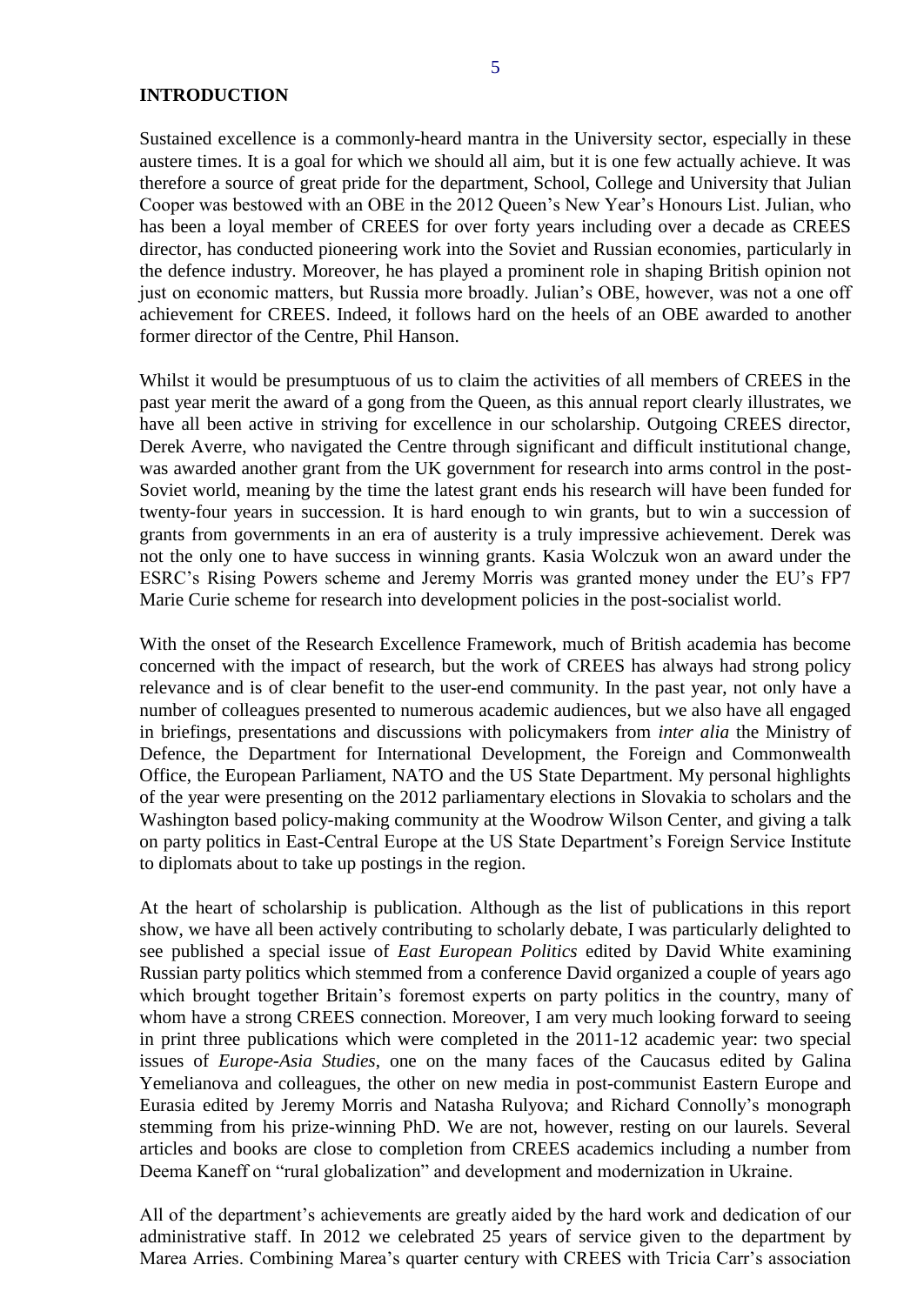with the department amounts to an aggregate of no fewer than six decades of service. Although Marea and Tricia have much more on their plate than just administering CREES these days, as the acknowledgements in almost all PhD theses written by CREES students testify, we are all fortunate to have the benefit of their tireless devotion to the cause.

The 2011-12 academic year is a landmark academic year for CREES. Thanks to the recommendations of the University's Europe Review five members of the department, Arfon Rees, Jeremy Morris, Natasha Rulyova, Tanya Lipatova and Jelena Pozdnjakova, have been transferred over to the College of Arts and Law. Although we are very sad they are no longer departmental colleagues, we are delighted that all have been given the status of Associates. We encourage them, all of our associate members, honorary staff, alumni and friends to maintain and strengthen your links with us. This is particularly important as we gear up for 2013 when we mark the  $50<sup>th</sup>$  anniversary of CREES.

Dr Tim Haughton Director, CREES December 2012

# <span id="page-5-0"></span>**CONFERENCES AND EXTERNAL PRESENTATIONS**

#### <span id="page-5-1"></span>**In Birmingham**

Dr Connolly gave a presentation on 'Russia's Accession to the WTO: Implications for Russo-British Trade' at the West Midlands Economic Forum in Birmingham in July.

Professor Cooper gave a seminar presentation as a speaker on Russia on 'In the Shadow of Communism: Transformations, Survivals and Legacies' in November.

Dr White gave a presentation to the British-Russian Society in April on 'Russia's Winter of Protest and Prospects for Putin's Third Term.'

#### <span id="page-5-2"></span>**Elsewhere in UK**

The British Association for Slavonic and East European Studies (BASEES) Annual Conference, took place at Fitzwilliam College, Cambridge University in March and a number of members of the Centre participated. Dr Connolly presented a paper on 'Obstacles to Investment in Russia: The Role of Intra-Elite Rule of Law'; Dr White delivered a paper on 'Raising the Costs of (Electoral) Authoritarian Rule: the Awakening of Russian Political Opposition?'; and Dr Yemelianova presented a paper on 'Islam, Nationalism and Politics in Contemporary Kazakhstan' at a Roundtable on 'Kazakhstan under President Nazarbayev'.

Dr Averre delivered a paper entitled 'Russia-EU Relations Post-Election' at the University of Edinburgh in February as part of the 'Putin's Russia? A Mid-Election Roundtable' (with Paul Chaisty, St. Anthony's Oxford, and Stephen White, University of Glasgow). In April at the Roundtable on 'EU Foreign Policy' at the London School of Economics, he presented a paper on 'Russia and the EU: Poles Apart?'. Later in April he participated in a roundtable on 'NATO and Russia' at the US Joint Intelligence Operations Center, RAF Molesworth and in July he made a presentation on Russia: Part of a EuroAtlantic or a Eurasian Security Community? at the Royal Military Academy Sandhurst.

Dr Connolly made several presentations in May; he spoke on 'The Economic Significance of Russia's Accession to the WTO' at the UK Foreign and Commonwealth Office, London, on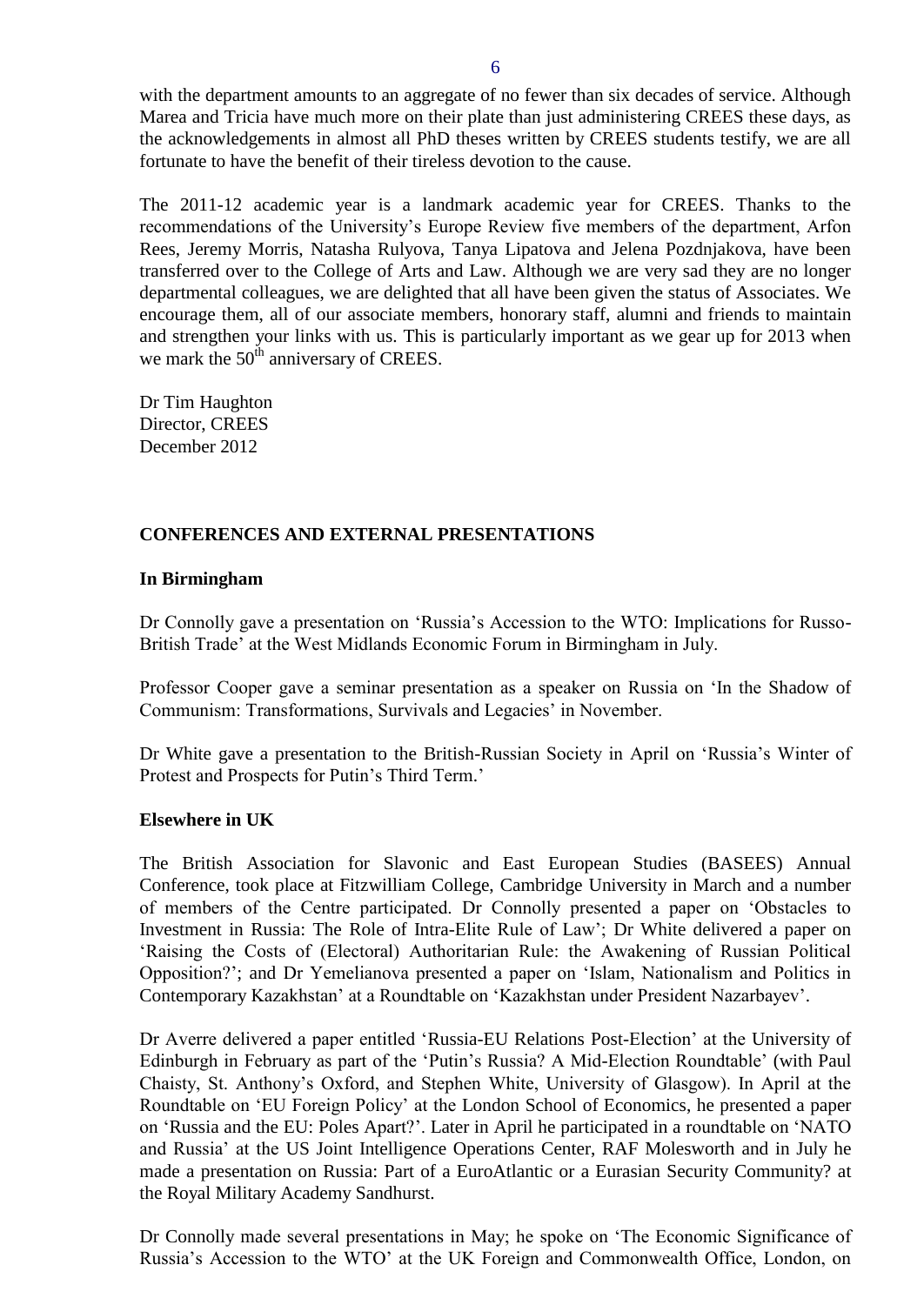'Prospects for the Privatisation of the Russian Banking System' to the Russo-British Chamber of Commerce event in London and on 'Post-Election Prospects for Russia' at the Joint British-German Seminar on Russia in London. In June he delivered a paper on 'Infrastructure and Economic Growth in Emerging Europe' at an EU-EBRD event at the European Bank for Reconstruction and Development, London.

In October Dr Connolly made a presentation on 'WTO Accession and the Russian Economy' to the UCL Scholar's Forum, UCL Law School in London and in November he delivered a talk at the Russian Banking Forum in London on 'The Russian Financial System: External Factors'.

Professor Cooper presented a talk on 'Customs Union of Russia, Belarus and Kazakhstan' at the Foreign and Commonwealth Office, London in January and in May he gave a talk on 'The Development of the Eurasian Economic Union' at St Antony's College, Oxford. In June at a CEELBAS Workshop on 'Russia's Skolkovo in Comparative and Historical Context' at University College London, he delivered a paper on 'Science-Technology Policy and Innovation in the USSR' and in July at the Russia Midlands Business Club, Middleton Hall, Warwickshire he spoke on 'Putin's Russia' together with Dr Connolly. Later that month he spoke on 'Eurasian Economic Integration' at the Russian Economic Forum (a cross-Whitehall forum, with a TV link to the British Embassy, Moscow), at the Foreign and Commonwealth Office in London.

Dr Haughton, together with Fernando Casal Bertoa and Kevin Deegan-Krause gave a paper on 'Splitting the Difference: New Models for Assessing the Stability and Volatility of Political Party Systems' at the 'Elections, Public Opinion and Parties Annual Conference' at the University of Oxford in September 2012.

Dr Kaneff was invited to give a seminar on 'Rural-Urban Relations in a Global Context' at the Department of Social Anthropology, University of St. Andrews, Scotland in November and in January she was invited to speak at a conference on 'The Economies of Favour after Socialism: A Comparative Perspective' at Wolfson College, Oxford University where she gave a paper entitled 'Economies of Favour amongst Local Elite: A Comparison Between Rural Bulgaria and Rural Ukraine'.

Professor Perrie gave a keynote address entitled, 'Apocalypse and Insurrection: Old Belief among the Don Cossacks in the 1680s', to the symposium, 'Visions of the Future: Religion, Apocalypse and Dystopia in Slavic History and Culture', organised by the BASEES Study Group on Religion and Spirituality in Russia and Eastern Europe, held at the University of Sheffield in October 2011. Later that month she gave a talk entitled, 'How Terrible was Ivan? The Ever-Changing Reputation of the First Russian Tsar', to the Oxford University History Society.

In February at a conference on 'Russian Elections' at the University of Nottingham Dr White presented a paper on 'Taking Politics to the Streets: Political Opposition in the Ascendancy in Russia?'

Dr Wolczuk presented a paper on 'EU's Law Export to the Eastern Neighbours' during the UACES Conference, Cambridge, in September 2011 and in December she participated in a seminar entitled Ukraine 2020: Three Scenarios, which took place at Chatham House in London. The *Ukraine 2020* report, which was published by the Center for Global Affairs, University of New York, was presented during the seminar. The Report focuses on three possible scenarios for Ukraine's political development. In March 2012 Dr Wolczuk delivered a seminar on 'The Customs Union or an Association Agreement? Ukraine's Dilemmas and Responses' at the School of Slavonic and East European Studies, University College London and in June she participated in a 'Ukraine Seminar' at the Foreign and Commonwealth Office,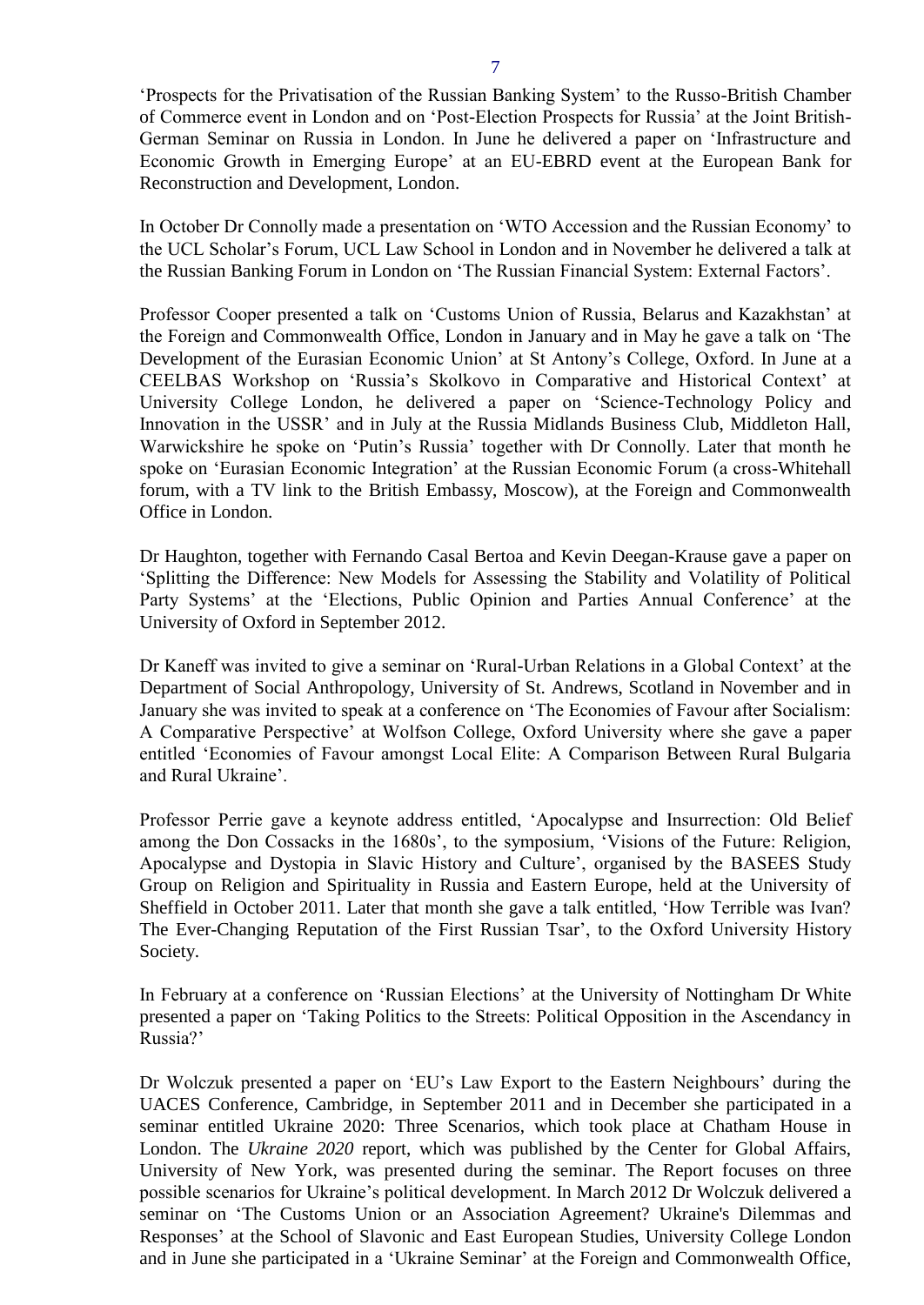London. In September Dr Wolczuk participated in an RAF Molesworth Intelligence V-Table on 'Ukrainian and Georgian Parliamentary Elections' to discuss the elections with the US military intelligence community across the world and later that month she delivered a seminar on 'Ukraine' to the Joint Arms Control Implementation Group (JCIG) as well as NATO officials at RAF Henlow.

Dr Yemelianova gave a presentation on the 'Advance of Area Studies through Partnership between the University of Birmingham and KBTU in March at an International Forum Going Global, QE II Conference Centre, London. She also delivered lectures on 'Islam in Eurasia' within the MA programme on War and Conflict at Kings College London.

## *Honorary Senior Research Fellows*

Professor Hill made a presentation on 'Technology and Trade in the Cold War' to The Great Britain-Russia Society, at Pushkin House, London in October 2011 and in June he delivered a talk on 'Soviet Industrial Technology' to Eton College Slavonic Society, Eton College.

## *Honorary Research Fellows*

Dr John Barber gave a paper on 'The Leningrad Affair Revisited' at the Hoover Archives Workshop, Stanford University in 30 July 2012.

Dr Richardson was invited to give a lecture on 'Health Systems and Community HIV Services: Friends, Competitors or Strangers?" *Action for Global Health Discussions*, International HIV/AIDS Alliance, Brighton in January 2012.

## <span id="page-7-0"></span>**Overseas**

Dr Averre presented a paper on 'Russia's and the EU's integration strategies in the shared neighbourhood: conflict or cooperation?' at the conference on 'Deutsche Gesellschaft fuer Aussenpolitik' in Berlin in November 2011. Later that month he co-organised the Second EU – Russia International Conference ' Prospects for a Strategic Partnership' in Brussels (this was a collaborative effort between the Association for International Affairs (AMO), the University of Birmingham (UoB) and the EU-Russia Centre Brussels).

Dr Connolly gave a paper entitled 'State Industrial Policy and the Development of High-Technology Industry in Russia: The Case of Rosnano' at the Organization for Economic Cooperation and Development (OECD) in Paris, France in January and in July he presented a report on 'The Economic Significance of Russia's Accession to the WTO,' to the International Trade Committee of the European Parliament in Brussels, Belgium. In September he spoke on 'The Return of State Capitalism in Russia and Post-Socialist Europe' at the CRCE colloquium in Lake Bled, Slovenia. Also in September, Dr Connolly delivered a paper on 'State Industrial Policy and the Development of High-Technology Industry in Russia: The Case of Rosnano' at the MODNORTH Workshop in St. Petersburg, Russia. In November he made a presentation on 'The Role of Large Emerging Economies in the Global Economy,' at the Department of Economics, University of Verona and in December he gave a talk on 'The Economic Significance of Russia's Accession to the WTO,' at a seminar on Russia's Accession to WTO, European Parliament, Brussels, Belgium.

Professor Cooper delivered a seminar paper at the NATO Defense College in Rome on '2020 and Beyond: an Economic Strategy for Post-Crisis Russia'.

Dr Haughton delivered a paper on 'Bucking the Live Fast Die Young Trend: Hardy Perennial Parties in Central and Eastern Europe' at the APSA Annual Conference, Seattle in September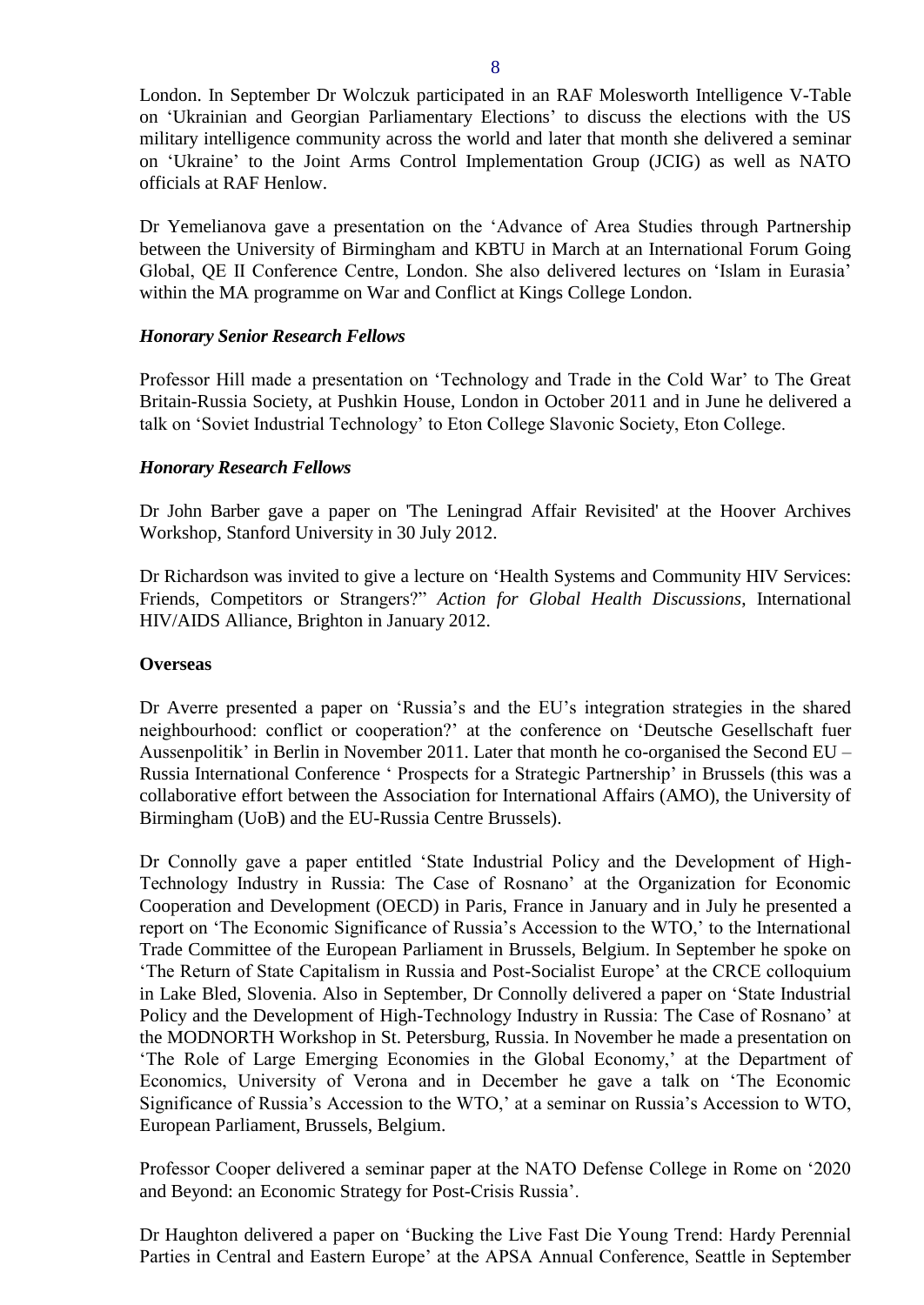2011 and in November he organised a conference, 'Motors of Change, Sources of Stability: Party Politics in Central and Eastern Europe' at the Johns Hopkins University's School of Advanced International Studies. Participants at this event included Milada Anna Vachudova (UNC, Chapel Hill) and Kevin Deegan-Krause (Wayne State). Together with Kevin Deegan-Krause, he made a presentation at this event on 'Annuals and Perennials: Explaining the Rise and Fall of Political Parties in Central and Eastern Europe'. At the Association for Slavic, East European, and Eurasian Studies Annual Conference in Washington DC in November he presented talks entitled 'Hungry for More: the Electoral Success of Fidesz and Other Perennials Parties in Central and Eastern Europe' and 'Smer: Changing Directions, Same Destination'. At the Council for European Studies' Conference of Europeanists, Boston in March he delivered presentations on 'In with the New (Again): "Annuals", "Perennials" and the Patterns of Party Politics in Central and Eastern Europe' with Kevin Deegan-Krause and A Law Unto Themselves: Money, Regulation and the Development of Party Politics in the Czech Republic**'.** 

Also in March Dr Haughton gave a talk on 'EU Enlargement to the East: the Effectiveness of the Carrots and Sticks of Conditionality' at George Mason University, Virginia; he also spoke on 'The Gorilla in the Room: the 2012 Parliamentary Elections in Slovakia' at the Woodrow Wilson Center in Washington DC – this is published at http://www.wilsoncenter.org/event/thegorilla-the-room-the-2012-parliamentary-elections-slovakia. A further seminar was delivered on 'Political Parties in East-Central Europe' for the US Department of State's Foreign Service Institute in Washington DC.

In April at the MPSA Conference in Chicago Dr Haughton presented papers on 'In with the New (Again): "Annuals", "Perennials" and the Patterns of Party Politics in Central and Eastern Europe' and 'Exit, Voice and Legacy: Explaining the Patterns of Party Politics in Slovakia'. He also organised the Journal of Common Market Studies Annual Review Lecture (delivered by Erik Jones) at the Johns Hopkins University's School of Advanced International Studies, and spoke on 'Exit, Voice and Legacy: Explaining the Patterns of Party Politics in Slovakia' at George Washington University's Postcommunist Politics and Social Science Workshop. In May Dr Haughton made a presentation on 'An SUV on a Road to Nowhere? Solidarity, Unanimity and Vulnerability in the European Union' at the Principal Financial Group Center for Global Citizenship', Drake University, Des Moines, Iowa. In June he contributed to the workshop 'A Comprehensive Framework for Understanding Party System Change', at the ECPR Research Sessions in Florence.

Dr Kaneff presented a paper on 'Privatising the UK Borders: Human Rights and the British Visa Regime' in a panel on 'The Anthropology of Security' at the EASA Biennial Conference entitled 'Uncertainty and Disquiet' in July in Nanterre University, France. In November she was invited to give a lecture at the Centre for the Study of Wider Europe in NUI Maynooth, Ireland on 'The Market is Far Away': A Failed Attempt to Incorporate Rural Ukraine into the Global Economy'.

In August 2012, Nino Kemoklidze, postgraduate student presented a paper entitled 'The Myth of Ethnic Peace? Georgian-Abkhaz Relations in the Post-Stalinist Era' at a workshop on 'Georgian Nationalism and Soviet Power: The March 1956 Events in Context' in Mekrijärvi, Finland and also at a conference on 'Small Nations Bordering a Great Power: Finland and Georgia Compared' at the University of Eastern Finland, Joensuu, Finland.

Professor Malle was invited to participate at the Roman Baths VIII Workshop, NATO Defense College in May 2012 and at the Annual Colloquium of CRCE (Centre for Research into Communist Economies) in September in Slovenia where she spoke on 'State corporatism in Russia: an outline of main features and problems'. Also in September she was invited to give a presentation at the 'Workshop on Corporatism and Business Cycle' in Verona.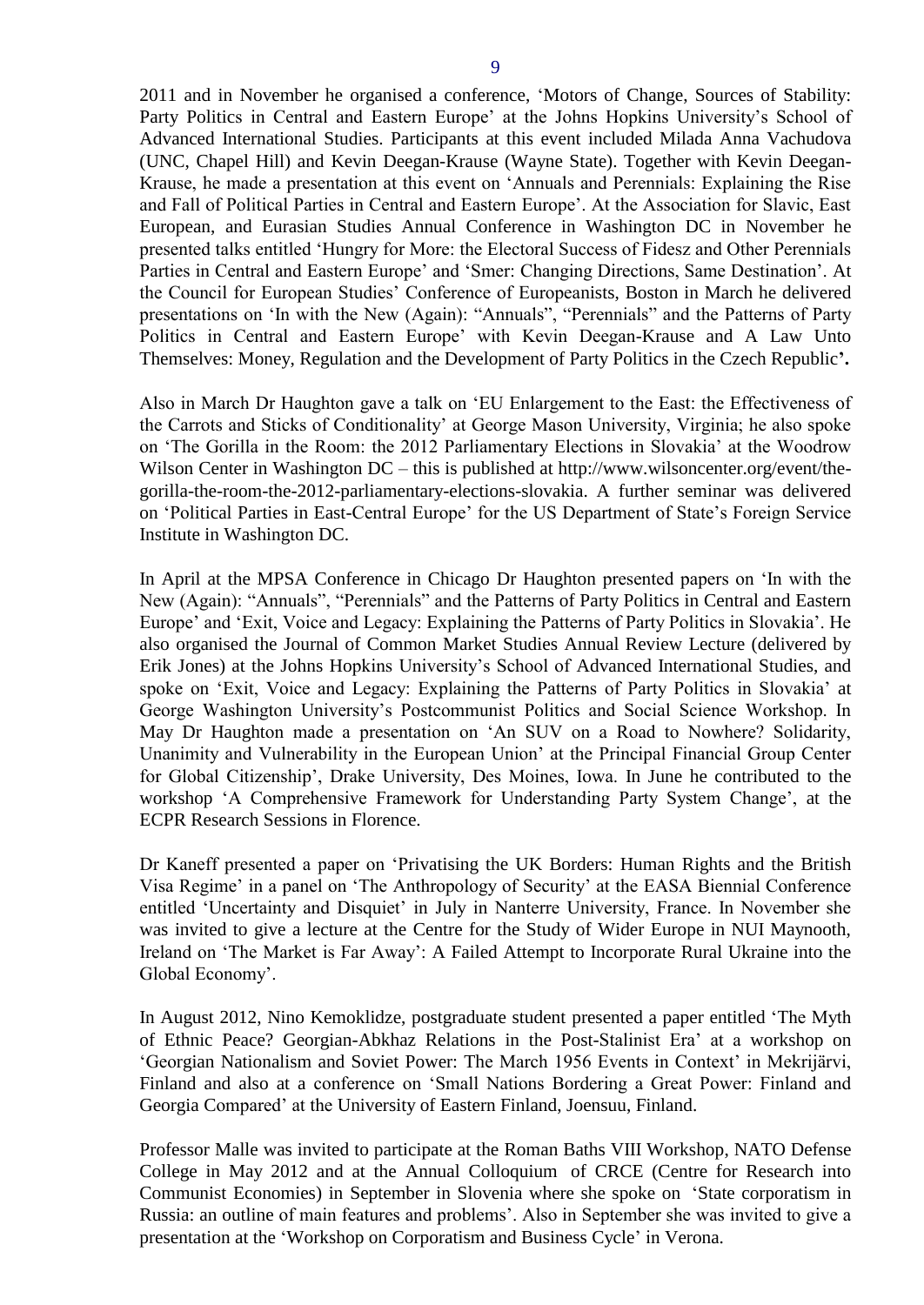Dr Wolczuk gave a presentation at the Euro-Atlantic Forum Ukraine and the EU on the Brink of the New Association Agreement: Free Trade, Energy Security and Democracy' in January 2012 in Kyiv. The Forum was organized by the Konrad-Adenauer-Stiftung and sponsored by a number of international think-tanks. She also participated in an international high-level debate 'Ukraine-EU relations: at the Rubicon' organized by the European Policy Centre (Brussels) and the Ukrainian Ministry of Foreign Affairs in Kyiv in May 2012. Also in May, at the invitation of the Representation of the Friedrich-Ebert-Stiftung in Poland, [Dr Wolczuk](http://www.birmingham.ac.uk/staff/profiles/government-society/wolczuk-kataryna.aspx) participated in the discussion of the Eastern Partnership and German foreign policy with the current and former members of the Polish and German parliaments in Warsaw. In June she presented during a seminar 'Analysing the Impact of the EU on Domestic Change in the Eastern Neighourhood, at CERI, Science-Po, Paris.

Dr Yemelianova delivered a paper on 'Conceptualising Ethnic Conflict in Eurasia, International Conference on Ethic Conflict, in December at the Stockholm International Peace Institute (SIPRI).

# *Honorary Senior Research Fellows*

Professor Wheatcroft presented two papers to the Annual Conference of the High School for Economics, Moscow in April 2012 and in June he delivered a paper to The International Conference on the Great Famine in Kazakhstan in the Palace of Independence in Astana. He also participated in the roundtable discussion on the 'Famine' with Kazakh historians. This coincided with the unveiling of famine monuments around Kazakhstan, and the declaration of this data as a date of commemoration for victims of repression and famine.

## *Honorary Research Fellows*

Dr Renz convened a Roundtable on 'Medvedev's first term in office: has anything changed in Russia?' and acted as discussant, at the Association for Slavic, East European and Eurasian Studies (ASEES) in Washington in November 2011 and in April she was invited to speak at a Special Workshop on the 'Changing Character of War' at the International Studies Association (ISA) Annual Convention in San Diego. Expenses partially covered by ISA workshop funding.

Dr Richardson made a presentation on 'Health Systems Strengthening, Pandemic Preparedness and Risk Communication in the NIS' at Deutsche Gesellschaft für Internationale Zusammenarbeit (GIZ), Movement for Health (NGO), Ministry of Health of Ukraine *International Meeting on Crisis Communication in the Framework of Pandemic Preparedness in Ukraine*, in 22-23 March 2012, in Kyiv, Ukraine. In August she delivered a talk on 'Issues and Trends in Healthcare Delivery and Human Resources' to the Ministry of Health of the Republic of Belarus, WHO Regional Office for Europe & European Observatory on Health Systems and Policies, Sub-Regional Policy Dialogue, *Exploring new skills and roles for health professionals to improve access to and quality of health care:*– Minsk, Belarus

## <span id="page-9-0"></span>**BOARDS AND COMMITTEES**

Professor Cooper continued to act as an Associate Fellow of Chatham House and as a Member of the Europe Panel of the British Academy.

Professor Davies continued to serve as an Honorary Vice-President of the Society for Cooperation in Russian Studies. He is an Honorary Life Member of BASEES.

Dr Haughton acted as a member of the Editorial Board of *Mezinarodni vztahy* and *East European Politics.* He was appointed a member of the Editorial Board of *Slavonic and East*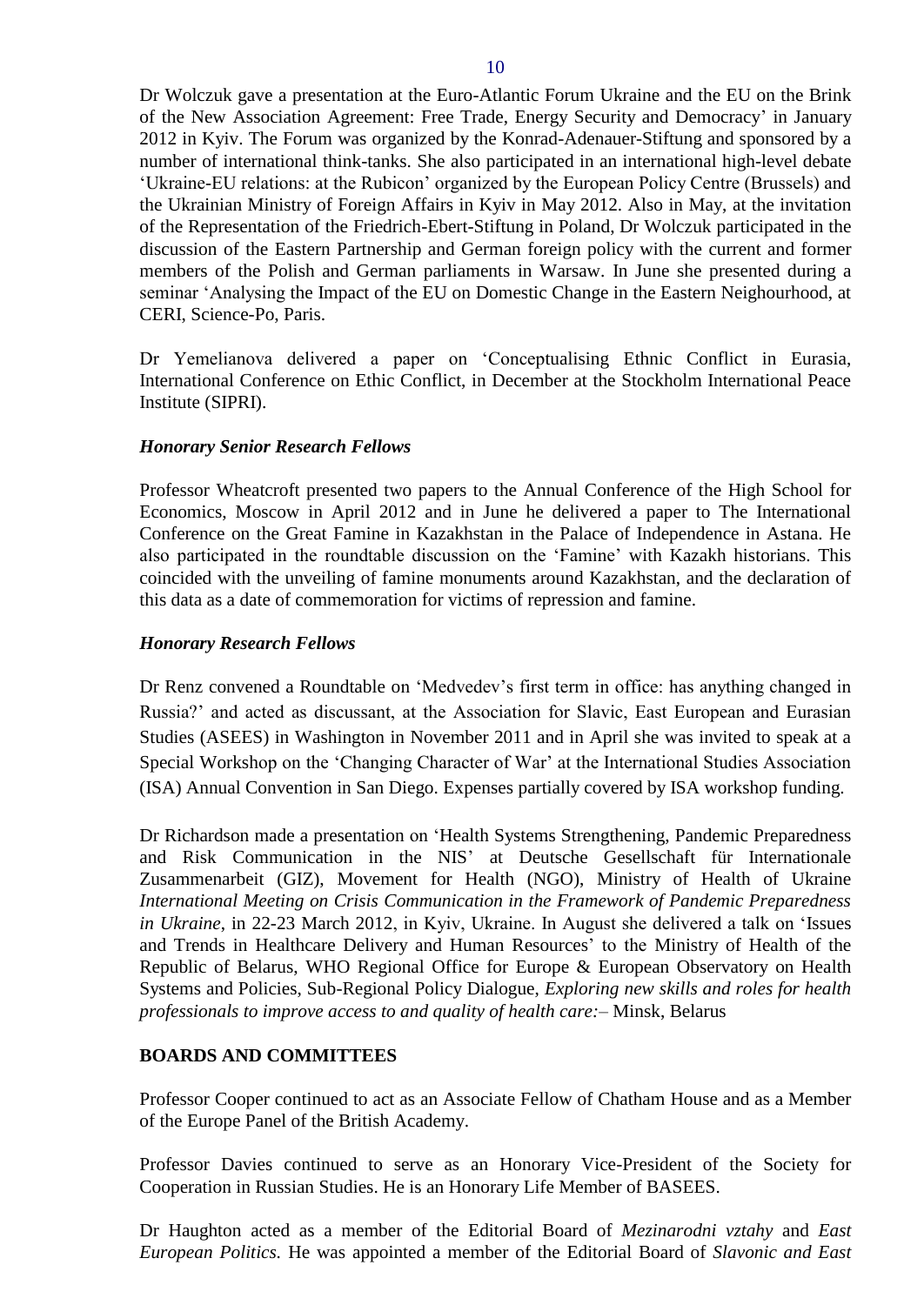*European Review*. He was external examiner for the MA programme at University College London's School of Slavonic and East European Studies and an external examiner for a DPhil at Oxford University. He commented for the Slovak daily *Pravda* on the 2012 parliamentary elections.

In June 2012 Dr Kaneff was invited to review the first 3 years of the 'Wiener Osteuropaforum' (Vienna East European Forum/Centre at the University of Vienna) and along with a second international expert decide on the future funding of the Centre – ie, whether it should be funded for a further 3 years or indeed on a longer term basis.

Dr Kaneff is one of two international consultants for a Bulgarian project on 'Bulgarian Churches Abroad: Orthodox Values of National Identity' which began in January 2012 involving scholars from the Bulgarian Academy of Sciences.

Professor Malle was an invited member of the Scientific Committee of the Journal of Eurasian Studies, Seoul, Korea dal 2012: [www.elsevier.com/locate/euras.](http://www.elsevier.com/locate/euras)

Ingerid Opdahl, postgraduate student, acted as a member of the Reference committee for the Russia and Eurasia programme at the Norwegian Institute of International Affairs, from 2012.

Professor Perrie continued to serve as a member of the editorial advisory board (*obshchestvennyi sovet*) of the *Izvestiya Ural'skogo gosudarstvennogo universiteta*, Seriya 2: Gumanitarnye nauki (Proceedings of the Urals State University, Humanities series). She reviewed a research grant application for the Riksbankens Jubileumsfond, Sweden, in May 2012.

Dr Renz has been acting as Associate editor for *Political Studies* since September 2011. She has also been appointed External Examiner for the MA Politics at Nottingham Trent University from 2012 to 2016.

Dr Wolczuk acted as a member of the Editorial Board of the *Review of Central and East European Law*. She prepared a co-authored a study on 'Energy Security in the Eastern Partnership Countries' for the Committee of Foreign Affairs of the European Parliament in February 2012. She acted as external examiner for a PhD at Queen's University, Belfast during the year. Dr Wolczuk acted as a member of the Advisory Board of the Polish-American-Ukrainian Cooperation Initiative (PAUCI) Warsaw / Kyiv and also as a member of the Advisory Board of the East European Studies Distance Learning Programme, the Free University Berlin. She regularly acts as an Expert to the Committee of Foreign Affairs of the European Parliament.

Dr Yemelianova continued to serve as a Member of the editorial boards of *Europe-Asia Studies*  (Glasgow) and *World of Eurasia* (Ufa, Bashkortostan). She carried out external examining in November 2011 at School of Oriental and Asian Studies, University of London and in March at the University of Manchester.

## <span id="page-10-0"></span>**RESEARCH**

## <span id="page-10-1"></span>**History**

R W Davies is continuing his work on the final stage of the series *The Industrialisation of Soviet Russia*, in collaboration with Dr Oleg Khlevnyuk and Prof. Stephen G. Wheatcroft. This is to be published by Palgrave/Macmillan in two volumes, Volume 6, *The Years of Progress: the Soviet Economy, 1934-1936,* and Volume 7, *Repressions and the Threat of War: the Soviet Economy, 1937-1939.* Volume 6, due to be completed in 2013, deals with a period in which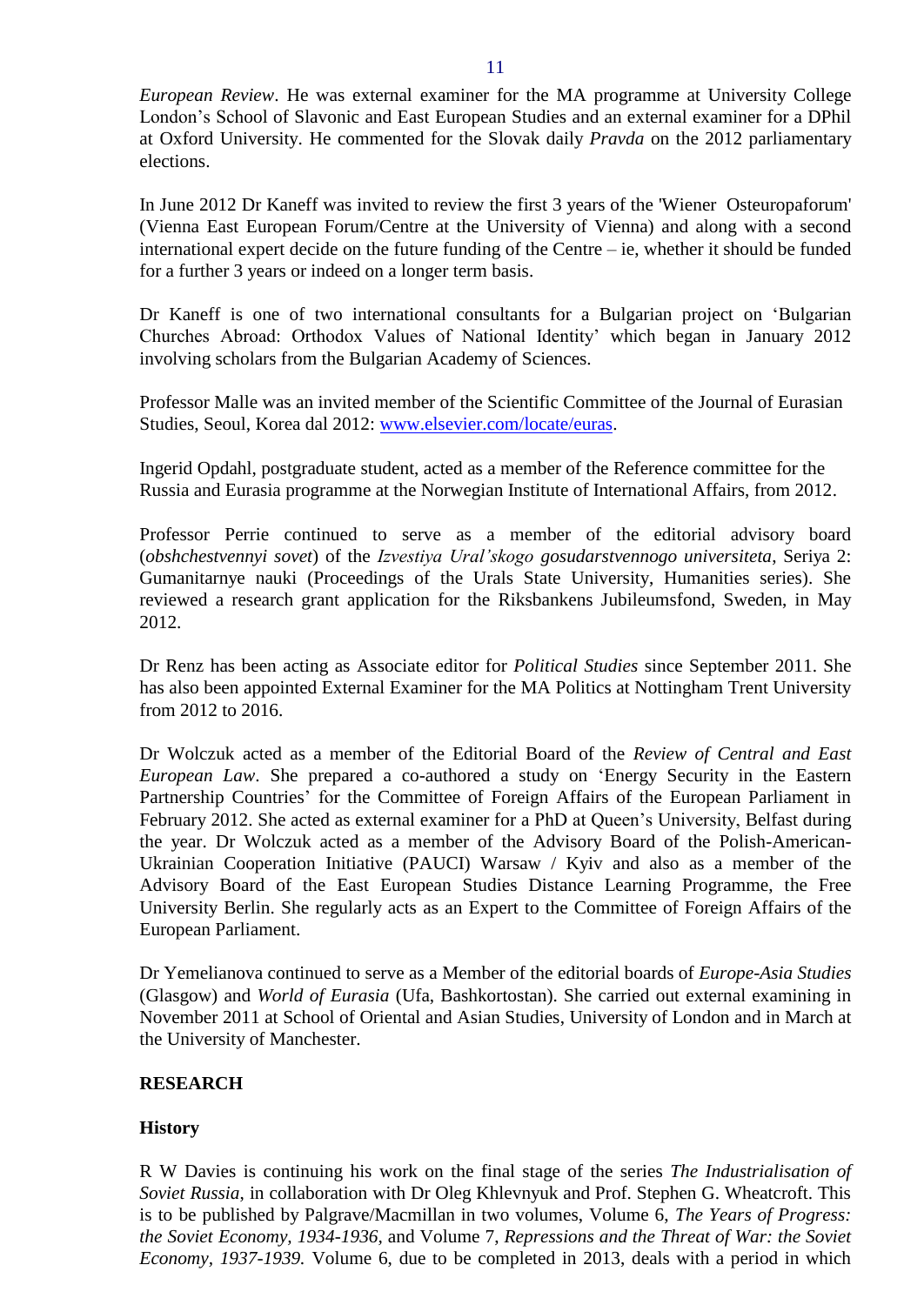industry expanded rapidly, agriculture began to recover from the previous crisis, and the standard of living of the population improved. Simultaneously, with the rise of nationalistic Japan and Nazi Germany, the Soviet Union devoted an increasing proportion of its resources to defence. Volume 7 will deal with one of the darkest periods in Soviet history, preceding the German invasion in June 1941, and will also summarise the series as a whole.

Professor Perrie continued her research on  $17<sup>th</sup>$ -century Russia, focussing on Old Believers. She also wrote a short paper (presented in absentia) for a conference held in Moscow in February 2012 to mark the  $80<sup>th</sup>$  birthday of the distinguished historian Professor SM Kashtanov, a Corresponding Member of the Russian Academy of Sciences. The paper dealt with REF Smith's work on the enserfment of the Russian peasantry. Bob Smith, who died in 2010, was a member of CREES in the 1950s and 1960s, and subsequently Professor of Russian at Birmingham. He was a close friend of Professor Kashtanov at a time when academic cooperation between Russian and Western historians was difficult to maintain, and Professor Perrie's paper was written as a tribute to both Smith and Kashtanov.

## *Honorary Senior Research Fellows*

Wheatcroft has a number of ongoing research projects, and hopes to be initiating new ones in Astana. Wheatcroft is continuing his collaboration with R.W.Davies on the Economic History of the USSR in the late 1930s. He is completing an analytical survey of demographic data covering the Soviet famine of 1931-33 for the current series of volumes of archival materials on the famines headed by Viktor Kondrashin. Wheatcroft is continuing to work with a team of international scholars on the famine, and now that the famine in Kazakhstan has been formally commemorated (May 31, 2012) he hopes to be running projects on the Kazakh famine and on comparative famines (especially other Soviet famines, the Chinese Great Leap Forward Famine and food problems in times of war). He is also continuing to work with Sheila Fitzpatrick on their Australian Research Council project on re-evaluating Soviet Stalinism.

## <span id="page-11-0"></span>**Economics and Statistics**

Dr Connolly's research on the comparative political economy of Russia and the wider postsocialist region focuses on industrial development and structural transformation, trade and investment, financial sector development, and the integration of the region into the wider global economy.

## <span id="page-11-1"></span>**Science, Technology and Industry**

Malcolm Hill's research over the past year has focused on the Russian iron and steel industries in the nineteenth industry, as an extension of previously published work on Russian industrial development in the 1700s. He has also carried out further research on Soviet industrial technology during the Cold War, and continues work on post-Soviet environmental policies.

## *Honorary Research Fellows*

John Westwood has continued to observe developments on Russian Railways and has participated in endeavours to establish tourist railways in the former Soviet bloc.

#### <span id="page-11-2"></span>**Politics and Security Studies**

Dr Haughton's research in the 2011-12 academic year was mostly focused on an exploration of the sources of stability and instability of party politics in Central and Eastern Europe and was supported by a grant from the Austrian Marshall Plan Foundation. The year also brought two unexpected elections in Slovenia and Slovakia which provided the raw material for additional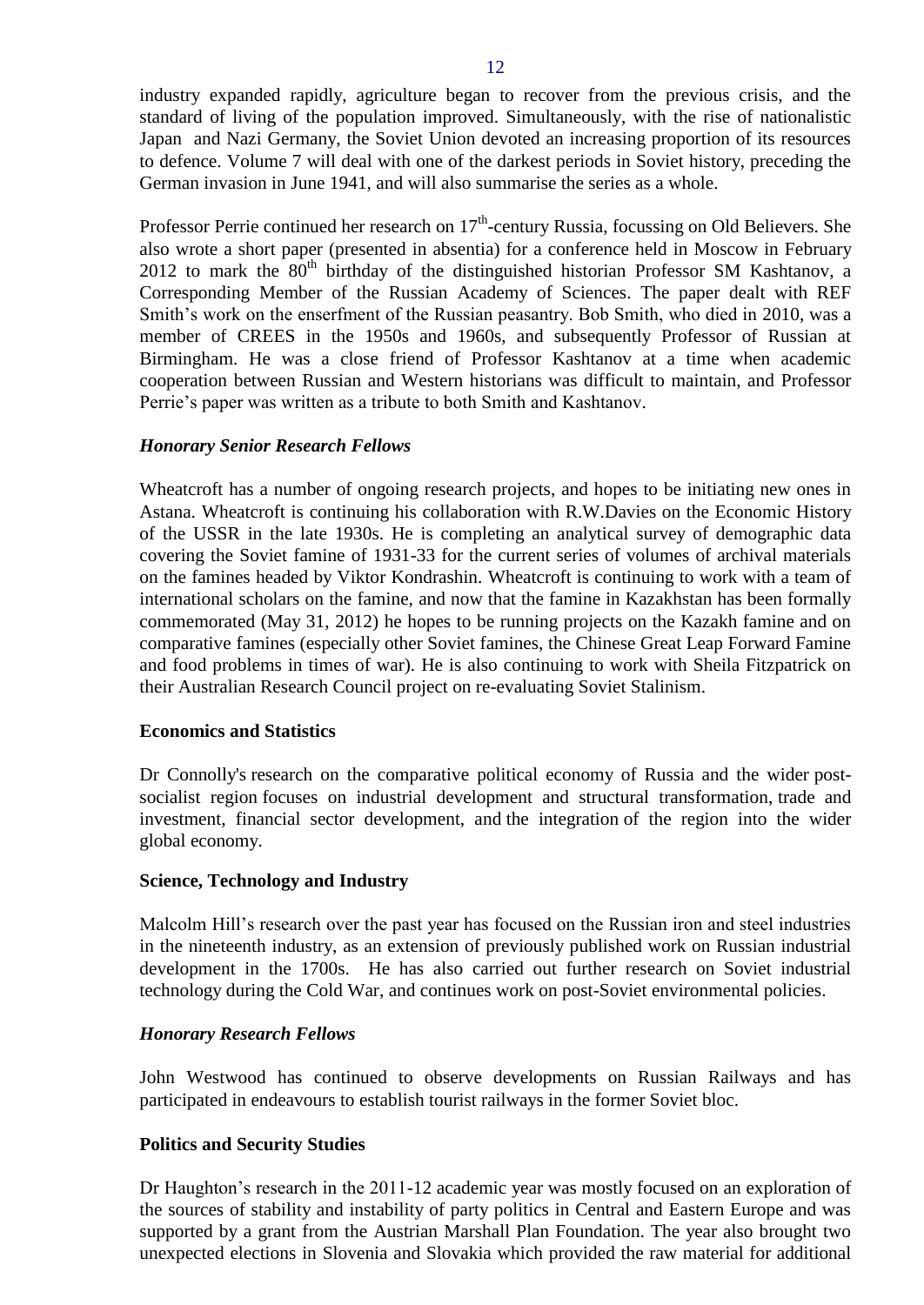academic articles. He also undertook preliminary explorations into the role of the past in the politics of the present which he intends to use as a springboard for a larger project. His coauthored article Money, organization and the state: The partial cartelization of party politics in Slovenia' written with Alenka Krasovec of the University of Ljubljana was selected by the Slovenia Research Agency as an example of 'extraordinary achievement in the field of social sciences in 2011'.

Dr White continued to focus on the role of political opposition in Russia during 2011-12 building on his ESRC-funded project of 2009-11. The renewed interest in Russian opposition following the large-scale demonstrations in the wake of the flawed parliamentary elections of December 2011 has increased the importance and significance of this research. Two further articles have been submitted to refereed journals and are currently under review.

Kataryna Wolczuk conducted research on relations between the EU and the post-Soviet states within the framework of her ESRC project on 'Exploring the Role of the EU in Domestic Change in the Post-Soviet States'. This is an international project in collaboration with Dr Laure Delcour (IRIS, Paris). The project is jointly funded by the ESRC and ANR (France) under the scheme 'Open Research Area in Europe'. Together with Dr Delcour she conducted extensive fieldwork in Georgia, Armenia, Ukraine and Moldova as well in Brussels in the autumn 2011 and spring 2012.

During the year Dr Wolczuk also secured a second ESRC grant for the project 'Russia and the EU in the Common Neighbourhood: Export of Governance and Legal (In)Compatibility' under the 'Rising Powers' call with Dr Rilka Dragneva-Lewers as a co-applicant (School of Law, UoB). The project, which is due to start in Jan 2013, will investigate how and with what effect Russia engages in the export of governance to the post-Soviet states in Europe and its implications for the EU's system of regional governance. The total funding of the project is just over £380,000 and the project's duration is 3 years.

Katharina Hoffman, postgraduate student, made strong progress on her thesis on regional integration in the post-Soviet space, using Ukraine and Azerbaijan's participation in the CIS and GUAM as case studies. The thesis carries a promise of delivering an innovative approach to understanding the dynamics of regional integration in the post-Soviet space.

Duncan Leitch, postgraduate student, has made very good progress on his thesis on explaining the impact of assistance to Ukraine's reform of public administration. His research integrates approaches and insights from Russian and East European Studies, International Development and Political Science and draws on his own experience of delivering technical assistance to the region.

Nino Kemoklidze, postgraduate student, has made very good progress in researching ethnic conflict in Georgia, which included extensive fieldwork in the country. In 2011-12 she was awarded the Kirkcaldy Postgraduate Scholarship from the University of Birmingham. She gave a guest lecture for the master's module 'Ethnic and Ethno-Religious Conflict in Eurasia' where she spoke on 'Civil War and Ethno-National Violence in Georgia'. She also gave two guest lectures for the master's module 'The Caucasus: History, Culture, and Contemporary Politics', on 'Post-Soviet State- and Nation-Building in Georgia'. Nino also gave a lecture on 'Immigration, Identity, Citizenship and the EU' on the undergraduate module 'Understanding European Identities', a module which she co-convened throughout the year.

Within the British Council-funded innovative international project entitled 'Innovative Teaching and Research through Academic Partnership' between the University of Birmingham and the Kazakh-British Technical University (KBTU), budget of £44,956 (012.04.2010- 31.03.2013), Dr Yemelianova organized an exchange of academics and students between the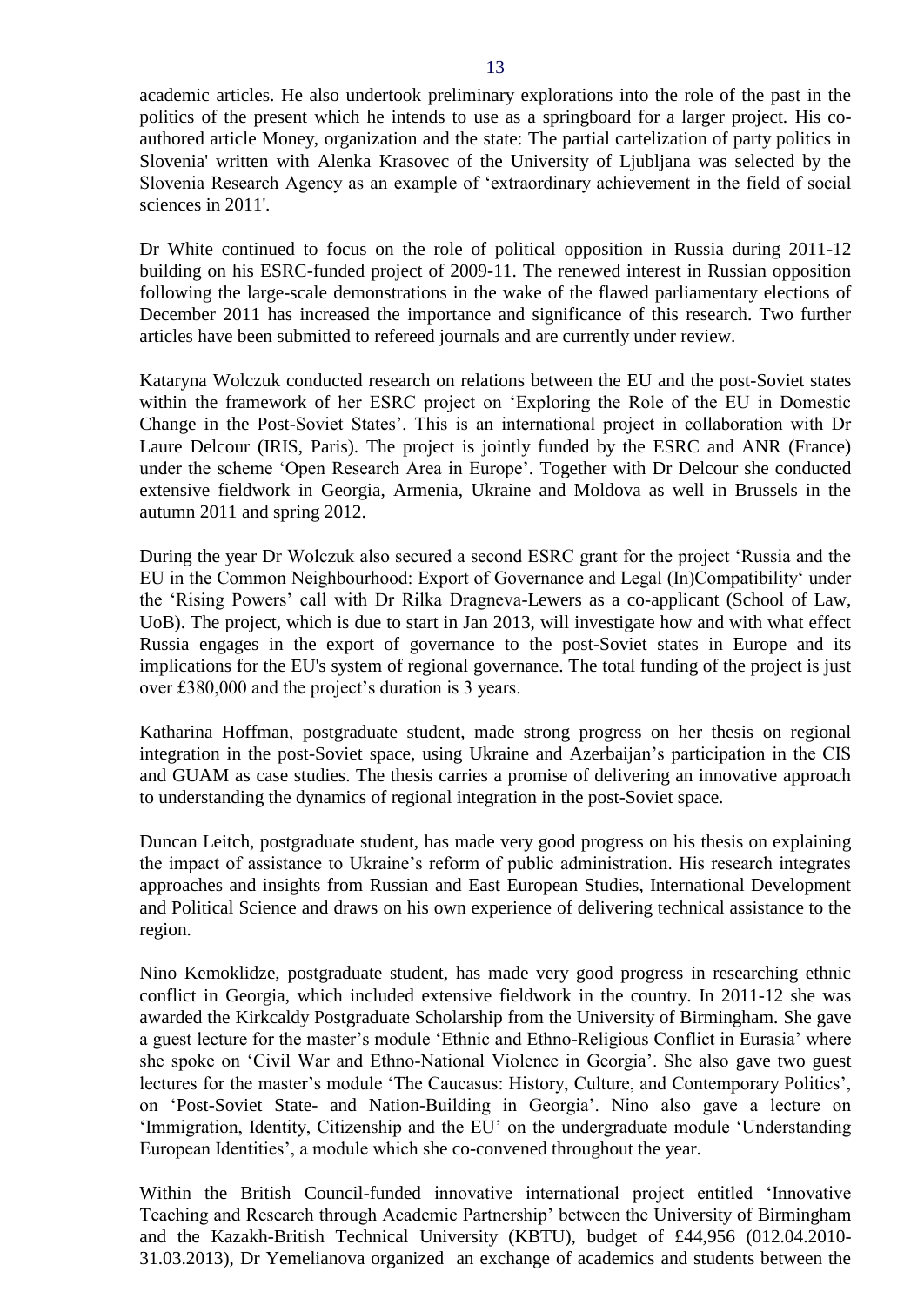two Universities, arranged the involvement of Kazahstani academics in teaching of the MSc Module of Central Asia: Islam, Nationalism and Globalization, organised the teaching of Kazakh language (in class and via skype) to students on MSc module on Central Asia at UoB; teaching by UoB academics of MSc module on Islam and Politics in post-Communist Societies; MSc module on Economics in post-Communist Societies and MA module on Development and Emerging Inequalities in post-Soviet Eurasia at the KBTU; joint research on Impact of Islam on Political System of Kazakhstan; organisation of a seminar on domestic and international politics of Kazakhstan with guest-speakers, organisation of joint panels, roundtables and workshops for disseminating the projects findings (panel at XII European Society for Central Asian Studies (ESCAS), University of Cambridge, 20-22 September 2011; a roundtable at BASEES Conference, University of Cambridge, 30 March-2 April 2012); joint publications on issues of politics, ethnicity, Islam, language and education in Kazakhstan and wider Central Asia and engagement with policy-makers and representatives of media working on Kazakhstan and Central Asia via Dr Yemelianova's presentations and briefings at Eastern Europe & Central Asia Directorate (EECAD), DfID, FCO and at Chatham House. In September 2012, she submitted an article entitled 'Islam, Nationalism and Politics in contemporary Kazakhstan' which is based on her finding within the above project to *Nationalities Papers*.

Kamala Imranli, postgraduate student, made impressive progress by submitting her PhD on 'The Armenian Republic of 1918' in September (three months before the end of her registration).

Karena Avedissian successfully completed her field-work for her thesis on 'Social Movements in Southern Russia' in Kabardino-Balkaria and Krasnodar. In September 2012 she moved to part-time status.

#### *Honorary Research Fellows*

Bettina Renz's research interests are in two broad and interrelated subject areas. First, she has an interest in organisational change and modernisation of the Russian security sector in the post-Soviet era, including the governance of military organisations dealing with operations other than war and reform of the regular armed forces. The place of the security sector in Russian politics and society, as well as Russia's international cooperation in the security and military spheres, have been important facets of this work. Secondly, she has conducted research into Russia's perceptions of and approaches to 'new' security challenges, including migration, illegal drug trafficking and terrorism.

#### **Sociology and Social Anthropology**

Dr Kaneff's main task in this academic year, in terms of research, was to finalise several papers for publication on a range of topics: Rural globalisation; development and modernisation in Ukraine; and privatisation of the UK visa regime' All these papers have been submitted and are either in press of under review. Dr Kaneff has also been working on a grant application on the topic of rural globalisation, to be submitted to the Leverhulme Foundation. She has also fulfilled her obligations in terms of the British Council project on 'Innovative teaching and research through academic partnerships' which involved giving an intensive set of lectures to undergraduates at the Kazakh-British Technical University in Almaty. Looking ahead to the following year, the intention is to design a new module that will be a research-led course based on new research interests on globalisation. She continued to be an Associate Member of the Max Planck Institute for Social Anthropology in Halle, Germany.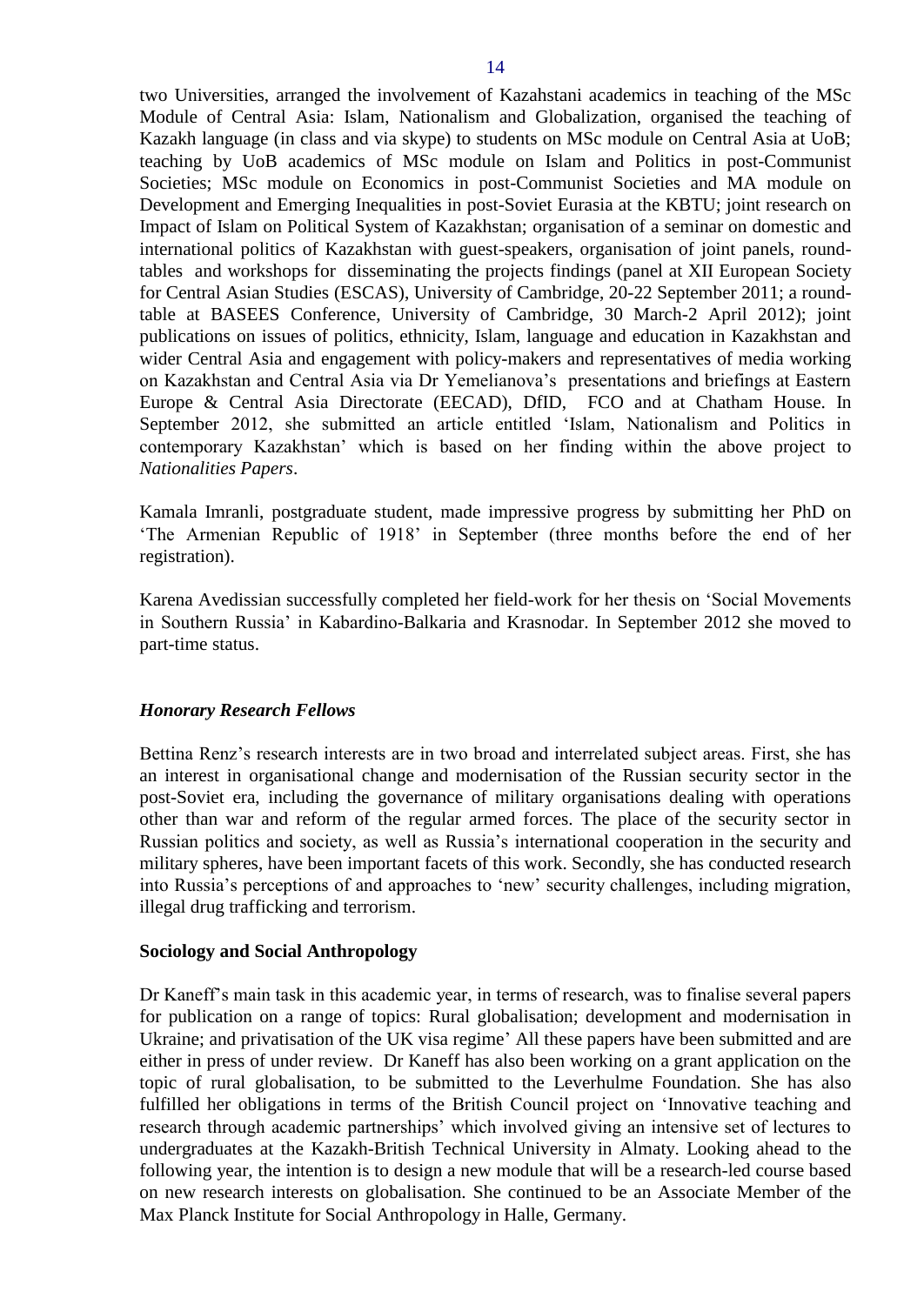Kathryn Cassidy, Postgraduate student, submitted her thesis (Region and Identity: A study of everyday discourse and practice in Bukovyna) and successfully defended it earlier in the year. She is presently finishing her corrections and is due to be awarded her degree in 2013.

Dr Morris completed a monograph on Soviet non-conformist literature and metafiction. He also submitted and published three peer-reviewed articles on ethnographies of post socialism for high impact journals as well as editing a special issue of *Europe-Asia Studies* on new media. He won as co-investigator a Marie Curie, International Research Staff Exchange Scheme (IRSES) grant on 'Imagining Development: A multidisciplinary and multilevel analysis of development policies and their effect in the post-socialist world.' (256,000 Euros total; Birmingham share, 32,000 Euros).

# <span id="page-14-0"></span>**EXTERNAL GRANTS**

Arms Control and Economic Transition, £65,940, UK Government, 6 January 2011 to 31 May 2012, Principal Investigator: Dr DL Averre

'Imagining Development: A multidisciplinary and multilevel analysis of development policies and their effect in the post-socialist world, 256,000 Euros (as UK Participant – contribution 32,000 Euros), 'FP7 – EU Commission. Marie Curie, International Research Staff Exchange Scheme (IRSES) project 2013-16, Principal Investigator: JB Morris

'Russia and the EU in the Common Neighbourhood: Export of Governance and Legal (In)Compatibility', £380,000, ESRC under the 'Rising Powers' Call, January 2013 to December 2015**,** Principal Investigator: K Wolczuk with Associate Staff Dr Rilka Dragneva-Lewers, School of Law, University of Birmingham.

# <span id="page-14-1"></span>**PUBLICATIONS**

# <span id="page-14-2"></span>**Books and Articles published by Members, Associate Members and Honorary Research Staff of the Centre**

| <b>DL</b> Averre | 'The EU, Russia and the Shared Neighbourhood: Security, Governance<br>and Energy', <i>European Security</i> , Vol 19, No 4, 2010, pp 531-4                      |
|------------------|-----------------------------------------------------------------------------------------------------------------------------------------------------------------|
| <b>R</b> Davies  | Stalinizm i ekonomicheskie reformy (Stalinism and economic reforms)' in<br>Istoriya Stalinizma: itogi i problemy izucheniya, ROSSPEN: Moscow,<br>2011, pp 464-7 |
| R Connolly       | The Determinants of the Economic Crisis in Post-Socialist Europe,<br>Europe-Asia Studies', <i>Europe Asia Studies</i> , vol 64, No 1, 2012, pp 35-67            |
| R Connolly       | 'Climbing the Ladder? High-Technology Industrial Exports in Emerging<br>Europe', Eurasian Geography and Economics, Vol 53, No 3, 2012, pp<br>356-79             |
| R Connolly       | 'Russia's Accession to the World Trade Organization', Eurasian<br>Geography and Economics, Vol 53, No 4, 2012, pp 479-501                                       |
| R Connolly       | 'The EU Economy: Member States Outside the Euro Area in 2011',<br>Journal of Common Market Studies, Vol 50, No s.2, 2012, pp 195-209                            |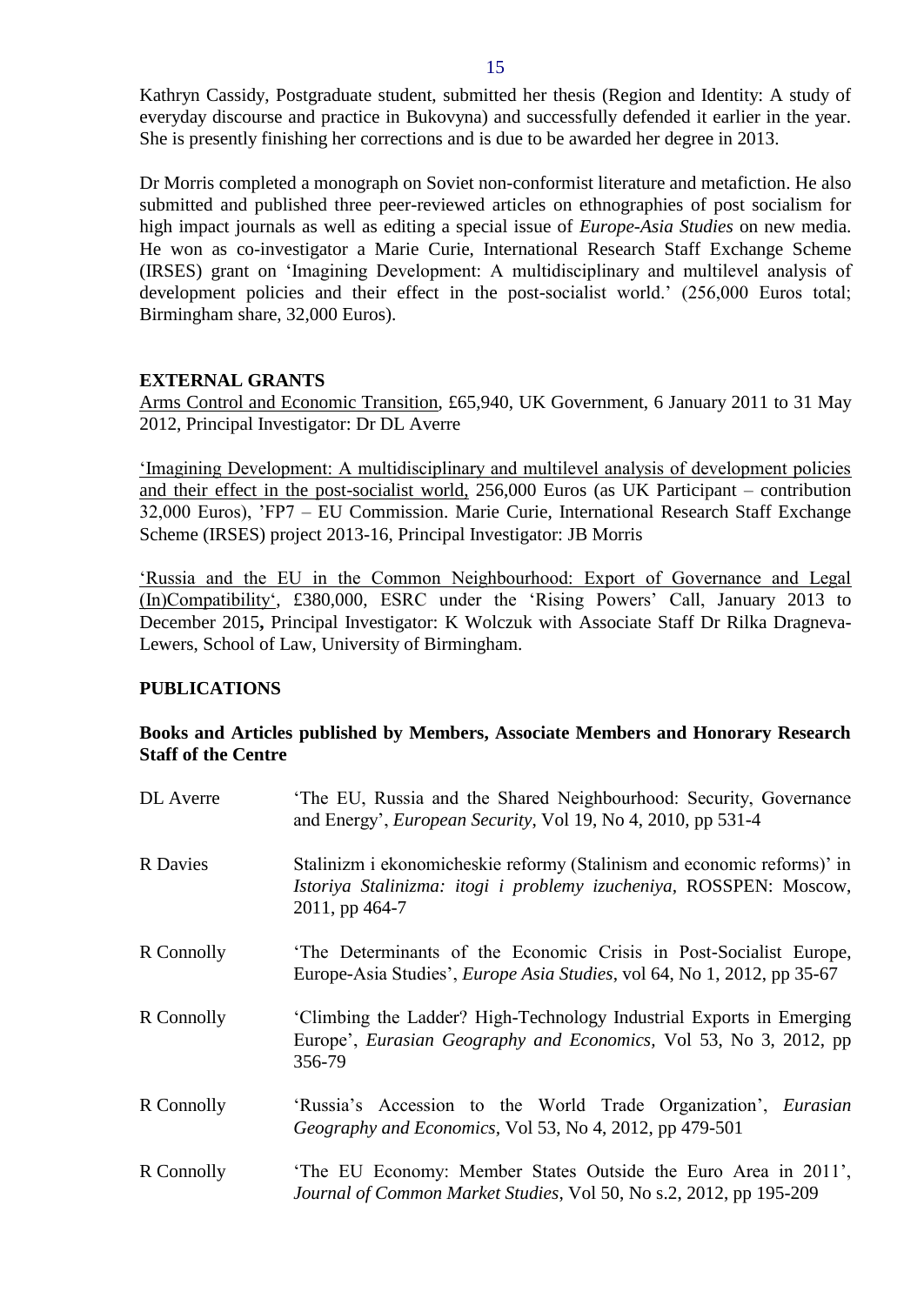| R Connolly                                                       | 'The Economic Significance of Russia's Accession to the World Trade<br>Organisation', External Report for the European Parliament, European<br>Parliament: Brussels, 2012                                                                                                 |
|------------------------------------------------------------------|---------------------------------------------------------------------------------------------------------------------------------------------------------------------------------------------------------------------------------------------------------------------------|
| R Connolly (with<br>S Malle,<br>R Fiorentini,<br>T Dolgopyatova) | 'Emerging Europe after the Crisis: the Challenge of Structural<br>Transformation', in Malle, S, ed, Russia and Eastern Europe: Growth<br>Prospects, University of Verona: Verona, 2012                                                                                    |
| R Connolly                                                       | Экономические отношения России и ЕС: навстречу «Партнерству<br>для модернизации?' [Towards a Partnership for Modernization?<br>Prospects for EU-Russia Economic Relations], in Bca Espona [All<br>Europe], Vol 63, MGIMO: Moscow, 2012                                    |
| <b>JM</b> Cooper                                                 | 'Plans to create a Eurasian Economic Union by 2015 are unrealistic'<br>interview, News.Az (Azerbaijan), 17 December 2011,<br>http://news.az/articles/economy/51105                                                                                                        |
| <b>JM</b> Cooper                                                 | 'Investment environment continues to improve post Putin re-election -<br>Russian expert viewpoint', interview, business news website of the<br>Japanese External Trade Organisation (JETRO), November 2011,<br>http://www.jetro.go.jp/biznews/4eb7703642680 (in Japanese) |
| <b>JM</b> Cooper                                                 | 'Russia and the Global Financial-Economic Crisis' in Wilhelmsen, J and<br>Wilson Rowe, E, eds, Russia's Encounter with Globalization, London:<br>Palgrave Macmillan, October 2011                                                                                         |
| <b>JM</b> Cooper                                                 | 'WTO membership as priority', interview, Azerbaijan news agency,<br>News.Az (in Russian), 12 July 2012, http://news.az/articles/politics/64197                                                                                                                            |
| <b>JM</b> Cooper                                                 | 'VTO bez Rosii – eto absurd' interview, Robsbalt information agency, 4<br>July 2012,<br>http://www.rosbalt.ru/main/2012/07/04/1007155.html                                                                                                                                |
| <b>JM</b> Cooper                                                 | 'UK and Russia sign foreign ministry consultation agreement' (interview),<br>Sanlian Life Week, 2012, No 23, 11-6 June, p 20 (in Chinese)                                                                                                                                 |
| <b>JM</b> Cooper                                                 | 'Reviewing Russian Strategic Planning: The Emergence of Strategy 2020',<br>NDC Research Review, NATO Defense College, Rome, 2012 (22pp),<br>http://www.ndc.nato.int/research/series.php?icode=9                                                                           |
| <b>JM</b> Cooper                                                 | 'Global risks for the Russian economy', Contribution to Valdai Club<br>discussion, 27 January 2012, http://valdaiclub.com/economy/37780.html                                                                                                                              |
| <b>JM</b> Cooper                                                 | 'Russian defence economics' in International Institute for Strategic<br>Studies, The Military Balance 2012. Abingdon, Routledge, March 2012                                                                                                                               |
| <b>JM</b> Cooper                                                 | 'Military procurement in Russia' in McDermott, RN, Nygren, B and<br>Vendil Pallin, C, eds, The Russian Armed Forces in Transition, London:<br>Routledge, 2012 (December), pp 169-89.                                                                                      |
| N Copsey)                                                        | TJ Haughton (with 'Editorial: 2010, Kill or Cure for the Euro?', Journal of Common Market<br><i>Studies</i> , Vol 49, No s1, 2011, pp 1-6                                                                                                                                 |

16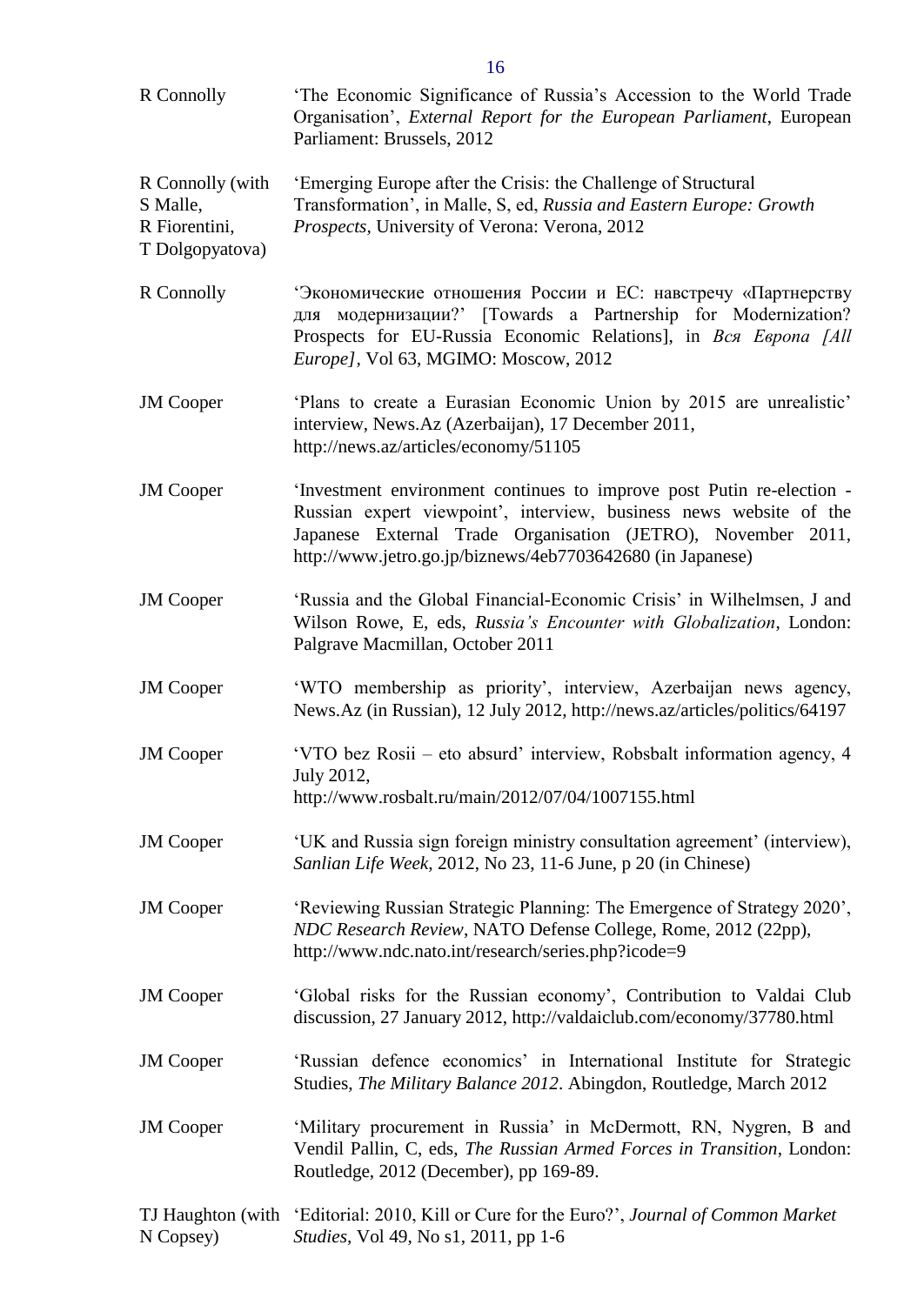| TJ Haughton                           | 'Half Full But Also Half Empty: Conditionality, Compliance and the<br>Quality of Democracy in Central and Eastern Europe', Political Studies<br>Review, Vol 9, No 3, 2011, pp 323-33                                                                                   |
|---------------------------------------|------------------------------------------------------------------------------------------------------------------------------------------------------------------------------------------------------------------------------------------------------------------------|
| TJ Haughton (with<br>A Krasovec)      | 'Money, Organization and the State: the Partial Cartelization of Party<br>Politics in Slovenia', Communist and Post-Communist Studies, Vol 44, No<br>3, 2011, pp 199-209                                                                                               |
| TJ Haughton (with<br>A Krasovec)      | 'The 2011 Slovene Parliamentary Elections', Monkey Cage<br>http://themonkeycage.org/blog/2011/12/13/2011-slovene-parliamentary-<br>elections/, 13 December 2011                                                                                                        |
| TJ Haughton                           | 'JCMS Annual Review Lecture: The Shattering of Europe's Illusions',<br>UACES News, $2011$ , pp 1-2                                                                                                                                                                     |
| TJ Haughton                           | "Being Talked About and Not Being Talked About" and the Eurozone<br>Crisis in Slovakia', pozorblog http://www.pozorblog.com/2011/10/guest-<br>blogger-tim-haughton-being-talked-about-and-not-being-talked-about-and-<br>the-eurozone-crisis-in-slovakia/m 2011        |
| TJ Haughton                           | 'Ked sa o vas hovori a ked sa o vas nehovori', Pravda, Bratislava, 12<br>October 2011                                                                                                                                                                                  |
| TJ Haughton (with<br>K Deegan-Krause) | 'The 2010 Parliamentary Elections in Slovakia', <i>Electoral Studies</i> , Vol 31,<br>No 1, 2012, pp 222-5                                                                                                                                                             |
| TJ Haughton                           | 'A Law Unto Themselves: Money, Regulation and the Development of<br>Party Politics in the Czech Republic', Leiden University Working Paper<br>Series on the Legal Regulation of Political Parties, No 20, 2012<br>http://www.partylaw.leidenuniv.nl/uploads/wp2012.pdf |
| N Copsey)                             | TJ Haughton (with 'Editorial: Desperate, but not Serious - The EU in 2011', Journal of<br>Common Market Studies, Vol 50, No s2, 2012, pp 1-5                                                                                                                           |
| N Copsey)                             | TJ Haughton (with The JCMS Annual Review of the European Union in 2011, Wiley<br>Blackwell: Oxford, 2012                                                                                                                                                               |
| TJ Haughton (with<br>K Deegan-Krause) | 'Parliamentary Elections 2012 in Slovakia', Baltic Worlds,<br>http://balticworlds.com/in-slovakia/, 3 May 2012                                                                                                                                                         |
| TJ Haughton (with<br>K Deegan-Krause) | 'The 2012 Parliamentary Elections in Slovakia: The Building Blocs of<br>Success', http://www.pozorblog.com/2012/03/2012-parliamentary-<br>elections-in-slovakia-the-building-blocs-of-success/, 14 March 2012                                                          |
| TJ Haughton (with<br>K Deegan-Krause) | 'Slovakia 2012 Parliamentary Election: Post-Election Report', Monkey<br>Cage blog http://themonkeycage.org/blog/2012/03/14/slovakia-2012-<br>parliamentary-election-post-election-report/, 14 March 2012                                                               |
| TJ Haughton                           | 'European Crisis, European Solidarity: JCMS Annual Review Lecture',<br><i>UACES News</i> , 2012, p 5                                                                                                                                                                   |
| TJ Haughton (with<br>A Krasovec)      | 'Election Briefing No. 69: Europe and the Parliamentary<br>Elections in Slovenia, December 2011', EPERN Briefing                                                                                                                                                       |

17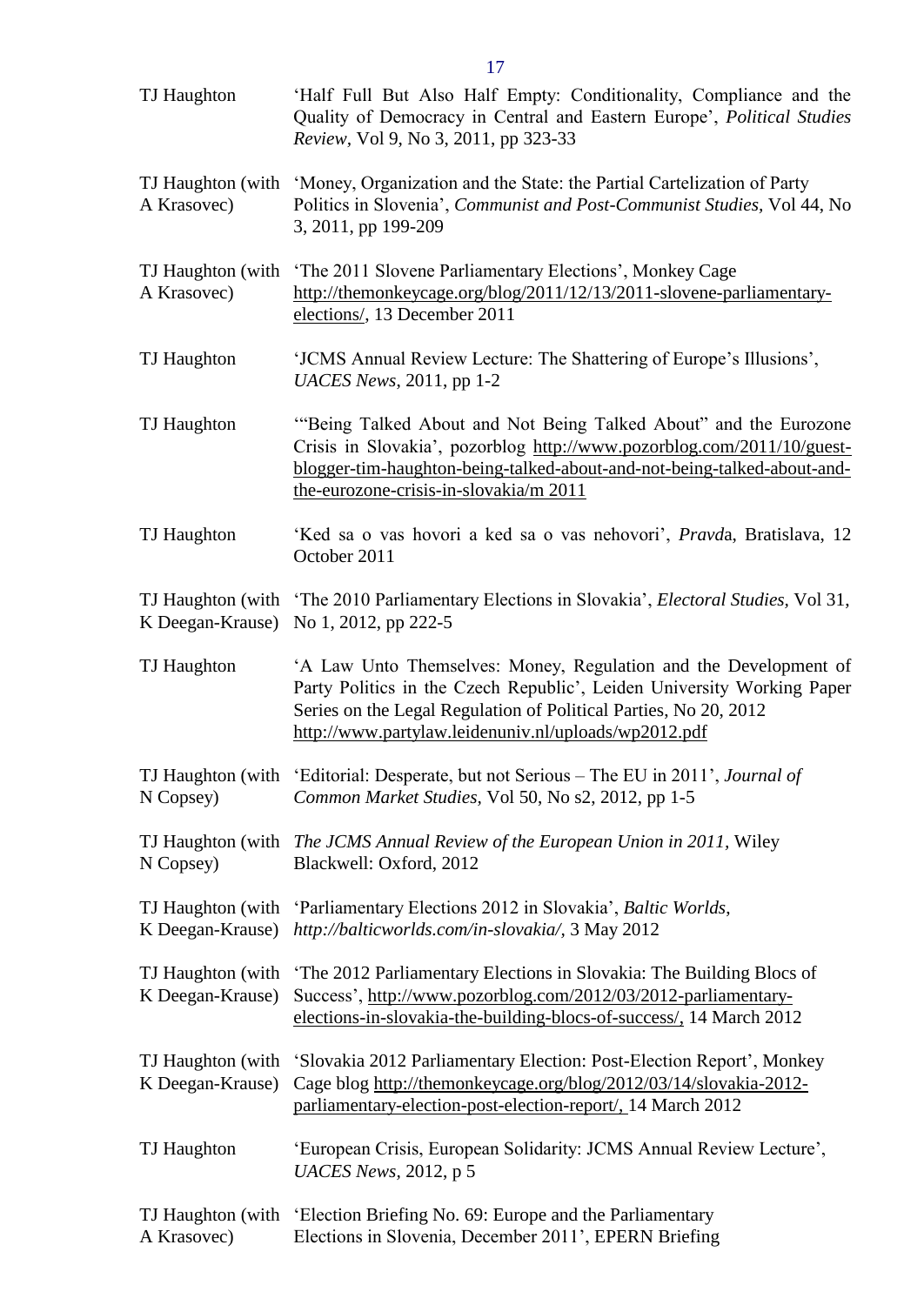|                                                  | http://www.sussex.ac.uk/sei/research/europeanpartieselectionsreferendums<br>network/epernelectionbriefingsm 2012                                                                                                                                                                                                                                                                                                                                                                                                                                                                                                                                                                          |
|--------------------------------------------------|-------------------------------------------------------------------------------------------------------------------------------------------------------------------------------------------------------------------------------------------------------------------------------------------------------------------------------------------------------------------------------------------------------------------------------------------------------------------------------------------------------------------------------------------------------------------------------------------------------------------------------------------------------------------------------------------|
| TJ Haughton                                      | An SUV on a Road to Nowhere? Solidarity, Unanimity and Vulnerability<br>in the European Union, Washington DC: SAIS Center for Transatlantic<br>Relations, 2012.                                                                                                                                                                                                                                                                                                                                                                                                                                                                                                                           |
| D Kaneff                                         | 'Generations, Unemployment and Exclusion in Urban Bulgaria',<br>Naselenie, Vol 1, No 2, 2011, pp 121-34                                                                                                                                                                                                                                                                                                                                                                                                                                                                                                                                                                                   |
| D Kaneff (with<br>U Schmucker,<br>A Wonneberger) | Ursula Schmucker und Astrid Wonneberger im gespraech mit Deema<br>Kaneff, <i>Ethnoscripts</i> , Vol 12, No 1, 2010, pp 218-25                                                                                                                                                                                                                                                                                                                                                                                                                                                                                                                                                             |
| N Kemoklidze                                     | Nationalism and War: Georgia in the 1990s', Working Papers in<br>Nationalism Studies, No 6, Institute of Governance, The University of<br>Edinburgh: Edinburgh, 2011, 53 pp                                                                                                                                                                                                                                                                                                                                                                                                                                                                                                               |
| S Malle                                          | "The Policy Challenges of Russia's Post-Crisis Economy", Post-Soviet<br>Affairs, 2012, Vol 28, No 1, pp 66–110. http://dx.doi.org/10.2747/1060-<br>586X.28.1.66                                                                                                                                                                                                                                                                                                                                                                                                                                                                                                                           |
| <b>JB</b> Morris                                 | 'Unruly Entrepreneurs: Russian Worker Responses to Insecure Formal<br>Employment', Global Labour Journal, 2012, 3.2, 217-236.                                                                                                                                                                                                                                                                                                                                                                                                                                                                                                                                                             |
| <b>JB</b> Morris                                 | 'Learning How to Shoot Fish on the Internet: New Media in the Russian<br>Margins as Facilitating Immediate and Parochial Social Needs', Europe-<br>Asia Studies Vol 64, No 8, 2012, pp 1546-64                                                                                                                                                                                                                                                                                                                                                                                                                                                                                            |
| JB Morris (with<br>N Rulyova and<br>V Strukov)   | 'Introduction: New Media in New Europe-Asia', <i>Europe-Asia Studies</i> Vol<br>64, No 8, 2012, 1349-75                                                                                                                                                                                                                                                                                                                                                                                                                                                                                                                                                                                   |
| <b>JB</b> Morris                                 | 'Beyond Coping? Alternatives to Consumption within Russian Worker<br>Networks', <i>Ethnography</i> , Vol 13, No 4, 2012, 20 pages.                                                                                                                                                                                                                                                                                                                                                                                                                                                                                                                                                        |
| <b>JB</b> Morris                                 | Pedagogy publication: 'Independent learning? I came to this university<br>to be taught Russian'. A VLE-based project to support self-study,'<br>Rusistika September 2012.                                                                                                                                                                                                                                                                                                                                                                                                                                                                                                                 |
| <b>MP</b> Perrie                                 | 'Bibleiskie orly i moskovskii gerb: kontrastnye obrazy tsarya vo vtoroi<br>polovine XVII v. [Biblical eagles and the Muscovite coat of arms:<br>contrasting images of the tsar in the second half of the $17th$ century]', in<br>Dyula Svak [Gyula Szvák] and I O Tyumentsev, eds, Rusistika Ruslana<br>Skrynnikova. Sbornik statei pamyati professora R.G. Skrynnikova, v chest'<br>ego 80-letiya [Ruslan Skrynnikov's Russistics. A collection of articles in<br>memory of Professor R.G. Skrynnikov, in honour of the 80 <sup>th</sup> anniversary<br>of his birth] Budapest and Volgograd: Russica Pannonicana (Ruszisztikai<br>Könyvek XXX), 2011 [published January 2012], pp 231-9 |
| <b>MP</b> Perrie                                 | 'Timofei Ankudinov (1617? – 1653)', in SM Norris and Sunderland, W,<br>eds, Russia's People of Empire. Life Stories from Eurasia, 1500 to the<br>Present, Bloomington and Indianapolis: Indiana University Press, 2012, pp<br>37-44                                                                                                                                                                                                                                                                                                                                                                                                                                                       |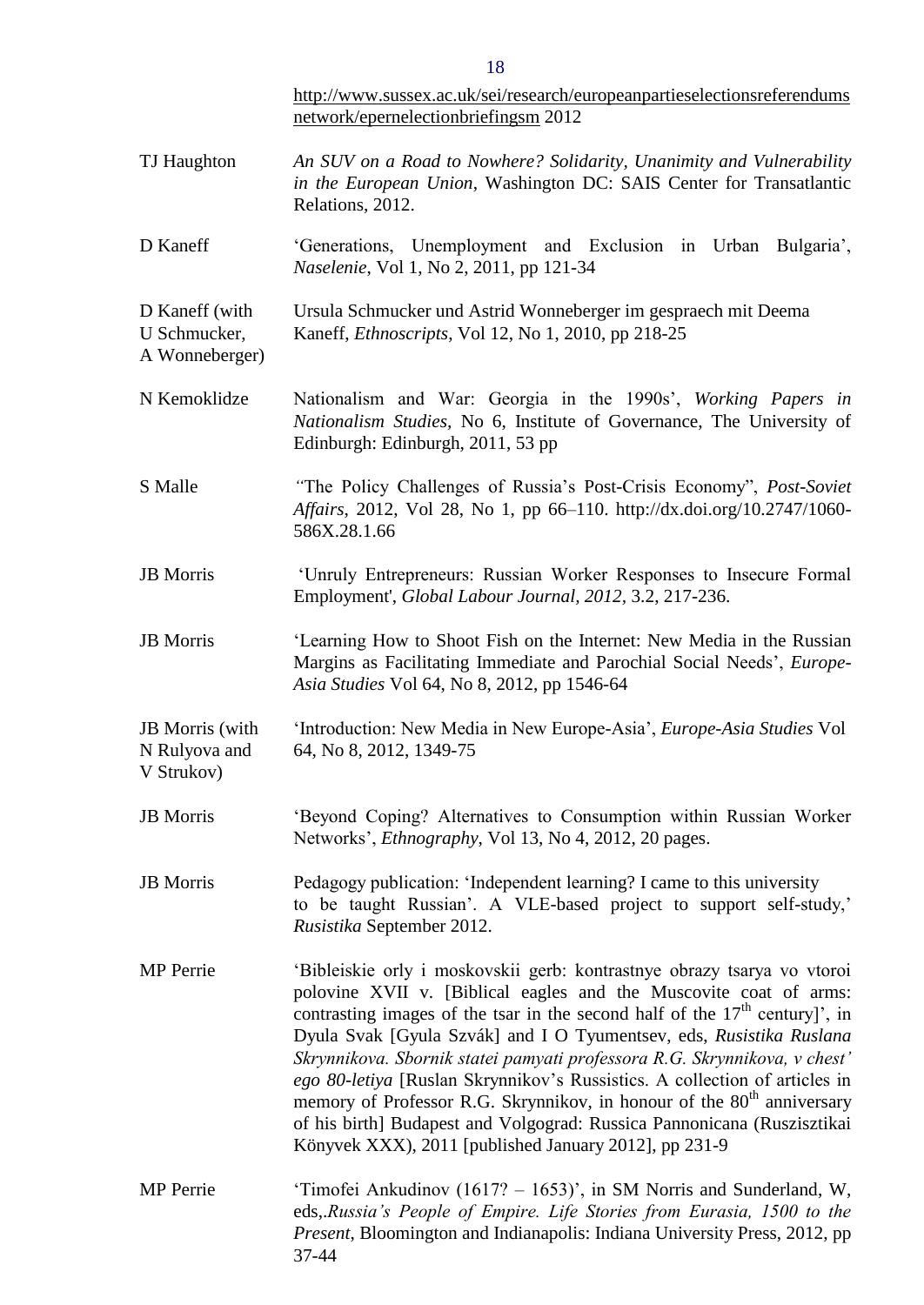| <b>MP</b> Perrie                                                                | 'Problemy publikatsii istochnikov po istorii Rossii v perevode na<br>angliiskii yazyk: po povodu knigi Roberta Smita o zakreposhchenii<br>russkogo kresť yanstva (Cambridge, 1968) [The problems involved in<br>publishing sources on Russian history in English translation: with<br>reference to Robert Smith's book on the enserfment of the Russian<br>peasantry (Cambridge, 1968)]', in Problemy diplomatiki, kodikologii i<br>aktovoi arkheografii. Materialy XXIV Mezhdunarodnoi nauchnoi<br>konferentsii, Moskva, 2-3 fevralya 2012 g. [Problems of historical source<br>materials. Materials of the 24 <sup>th</sup> International Academic Conference held in<br>Moscow, 2-3 February 2012], Moscow: RGGU, [February] 2012, pp 426-<br>9 |
|---------------------------------------------------------------------------------|----------------------------------------------------------------------------------------------------------------------------------------------------------------------------------------------------------------------------------------------------------------------------------------------------------------------------------------------------------------------------------------------------------------------------------------------------------------------------------------------------------------------------------------------------------------------------------------------------------------------------------------------------------------------------------------------------------------------------------------------------|
| B Renz (with<br>R Thornton)                                                     | 'Russian Military Reform: Cause, Course and Consequences', Problems of<br>Post-Communism, Vol 59, No 1, 2012, pp 44-54                                                                                                                                                                                                                                                                                                                                                                                                                                                                                                                                                                                                                             |
| B Renz (with<br>S Scheipers)                                                    | 'Discrimination in Aerial Bombing: An Enduring Norm in the 20 <sup>th</sup><br>Century?', Defense Studies, Vol 12, No 1, 2012, pp 12-43                                                                                                                                                                                                                                                                                                                                                                                                                                                                                                                                                                                                            |
| B Renz (with<br>J Sullivan)                                                     | 'Representing China in the South Pacific', East Asia, 2012                                                                                                                                                                                                                                                                                                                                                                                                                                                                                                                                                                                                                                                                                         |
| <b>B</b> Renz                                                                   | 'The Russian Power Ministries and Security Services', in Gill, G and<br>Young, J, eds, Routledge Handbook of Russian Politics and Society,<br>Routledge: Abingdon, 2011, pp 209-19                                                                                                                                                                                                                                                                                                                                                                                                                                                                                                                                                                 |
| <b>B</b> Renz                                                                   | 'Civil-Military Relations and Russian Military Modernisation', in Roger<br>McDermott et al, The Russian Armed Forces in Transition, 2011, pp 193-<br>208                                                                                                                                                                                                                                                                                                                                                                                                                                                                                                                                                                                           |
| <b>B</b> Renz                                                                   | 'Military Reform in Russia', Russian Analytical Digest, 116, July 2012.<br>Online www.res.ethz.ch/analysis/rad                                                                                                                                                                                                                                                                                                                                                                                                                                                                                                                                                                                                                                     |
| E Richardson                                                                    | 'International Experience of Integrating Health and Social Care for People<br>Living with HIV', in Lloyd, CE and Heller, TD, eds, Long Term<br>Conditions: Challenges in Health and Social Care, SAGE: London, 2011,<br>pp 157-69                                                                                                                                                                                                                                                                                                                                                                                                                                                                                                                  |
| Balabanova, D,<br><b>B</b> Roberts,<br>E Richardson,<br>C Haerpfer,<br>M McKee) | E Richardson (with 'Health Care Reform in the Former Soviet Union: Beyond the Transition',<br>Health Services Research, Vol 47, No 2, 2012, pp 840-64                                                                                                                                                                                                                                                                                                                                                                                                                                                                                                                                                                                              |
| Popovich, L<br>Potapchik, E,<br>Shishkin, S,<br>Richardson, E,<br>Vacroux, A,   | E Richardson (with 'Russian Federation: Health System Review', Health Systems in<br>Transition, Vol 13, No 7, 2012, pp 1-190                                                                                                                                                                                                                                                                                                                                                                                                                                                                                                                                                                                                                       |

Mathivet, B)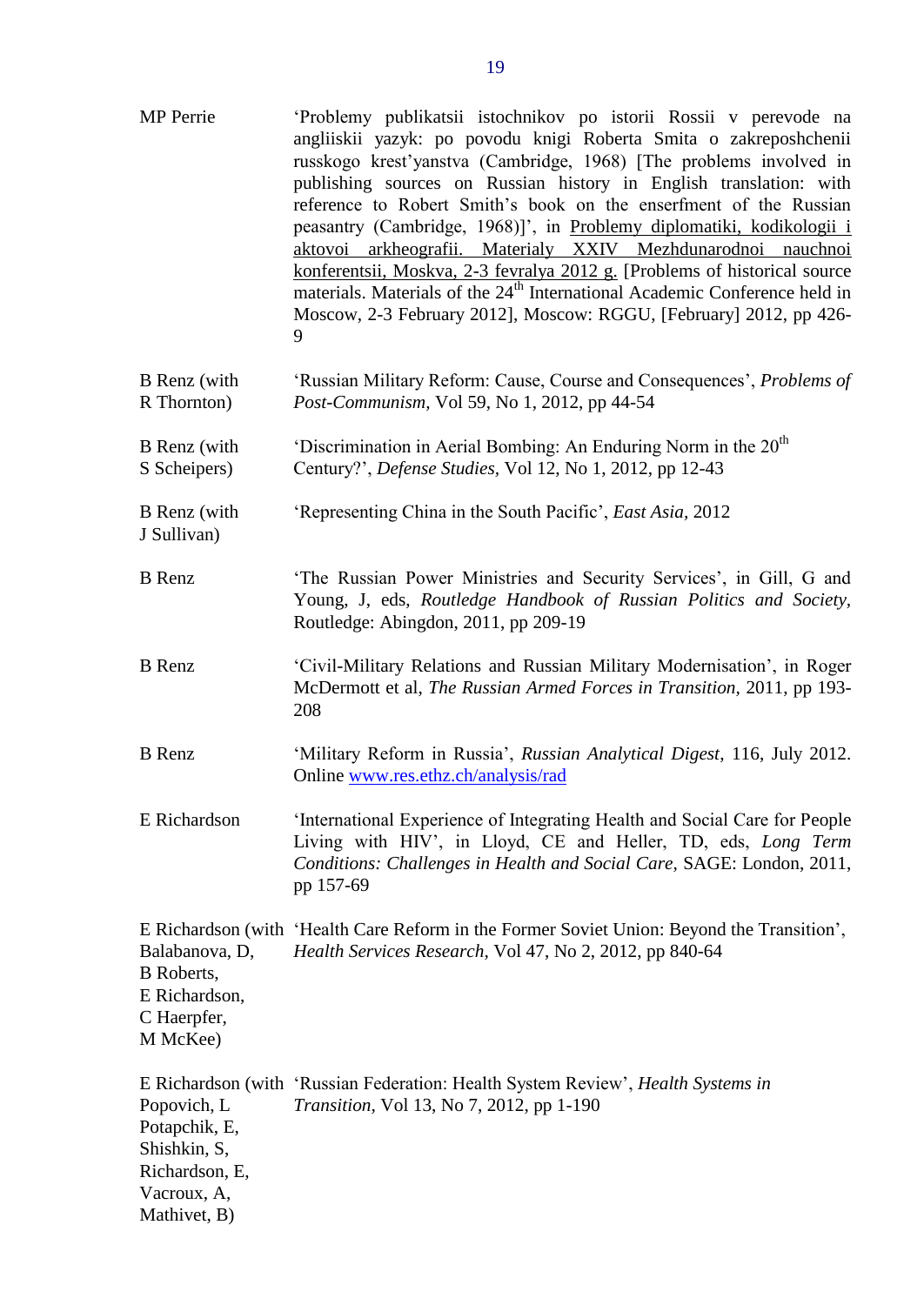| E Richardson                                                          | Reform des Gesundheitswesens in der Ukraine<br>'Die<br>$-$ eine<br>Herausforderung', Ukraine-Analysen, No 106, 2012, pp 2-10                                                                                                                                                                                                                                                         |
|-----------------------------------------------------------------------|--------------------------------------------------------------------------------------------------------------------------------------------------------------------------------------------------------------------------------------------------------------------------------------------------------------------------------------------------------------------------------------|
| S Wheatcroft                                                          | 'The Soviet Famine of 1946-1947, the Weather and Human Agency in<br>Historical Perspective, <i>Europe-Asia Studies</i> , Vol 66, No 6, 2012, pp 987-<br>1005                                                                                                                                                                                                                         |
| S Wheatcroft                                                          | 'Kratkaya zapiska o razmere I rasprostranenii velikogo goloda v<br>Kazakhstanae', in Ayagan, BG, Great Famine in Kazakhstan: Tragedy of<br>the Nation and the Lessons of History, International Scientific Conference.<br>of Materials, May 31-June<br>1, 2012, Ministry of<br>Collection<br>Education/Ministry of Culture, Republic of Kazakhstan: Astana,<br>Kazakhstan, pp 93-123 |
| DJ White                                                              | 'Re-Conceptualising Russian Party Politics', East European Politics, Vol<br>28, No 3, 2012, pp 210-24                                                                                                                                                                                                                                                                                |
| DJ White                                                              | Preface, East European Politics, Vol 28, No 3, 2012, pp 207-9                                                                                                                                                                                                                                                                                                                        |
| K Wolczuk (with<br>R Dragneva)                                        | 'EU Law Export to the Eastern Neighbourhood and an Elusive Demand<br>for Law', in Cardwell, P, ed, EU External Relations Law and Policy in the<br>Post-Lisbon Era, TMC Asser Press, 2011                                                                                                                                                                                             |
| Wolczuk, K                                                            | 'Perceptions of, and Attitudes towards, the Eastern Partnership amongst<br>the Partner Countries' Political Elites, Eastern Partnership Review n°5,<br>Estonian Centre of the Eastern Partnership, 2011                                                                                                                                                                              |
| K Wolczuk (with<br>J Langbein)                                        | 'Convergence without Membership? The Impact of the European Union<br>in the Neighbourhood: Evidence from Ukraine', Journal of European<br><i>Public Policy</i> , Vol 19, No 6, 2012, pp 863-81                                                                                                                                                                                       |
| K Wolczuk (with<br>R Dragneva)                                        | 'Russia, the Eurasian Customs Union and the EU: Cooperation, Stagnation<br>or Rivalry?', 2012, Chatham House Briefing Paper REP BP 2012/01                                                                                                                                                                                                                                           |
| Wolczuk, K                                                            | The EU and its Eastern Partners: Energy Needs and Future Prospects', a<br>study commissioned by the Foreign Affairs Committee of the European<br>Parliament (with others), 2012                                                                                                                                                                                                      |
| G Yemelianova<br>(with<br>N Kemoklidze,<br>C Moore, JR Smith,<br>eds) | 'Many Faces of the Caucasus', Europe-Asia Studies, Vol 64, No 9, 2012,<br>pp 1619-32                                                                                                                                                                                                                                                                                                 |
| G Yemelianova                                                         | 'Islam is not Synonymous to Terrorism', Russian Language Newspaper<br><b>PULSE, UK, 2012</b>                                                                                                                                                                                                                                                                                         |
| G Yemelianova                                                         | Enhancing Language-Based Area Studies through British-Kazakh<br>Academic Partnership, poster presented at The International Education<br>conference Going Global, The Queen Elizabeth II Conference Centre,<br>London, 13-15 March 2012, British Council: London, 2012                                                                                                               |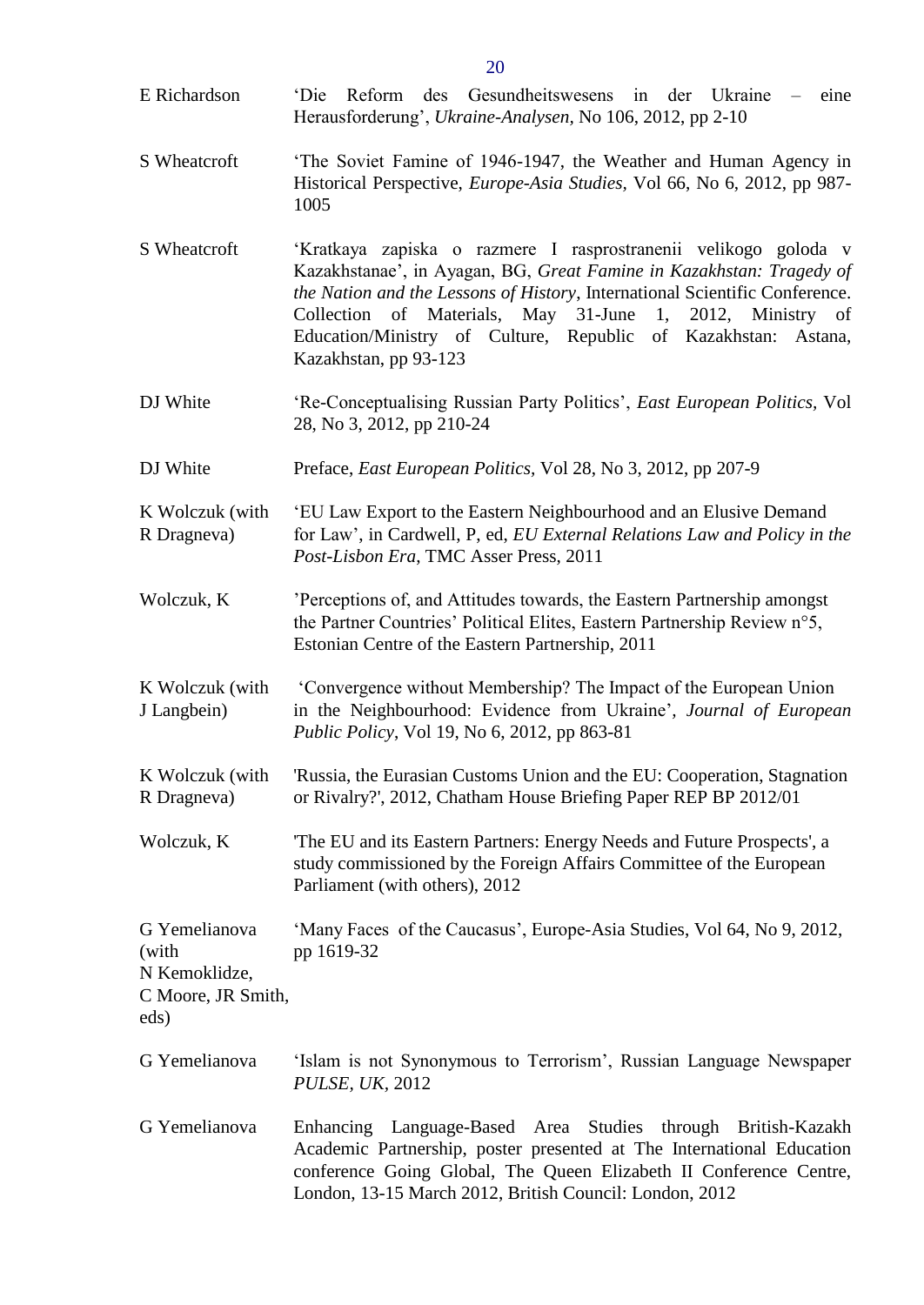# <span id="page-20-0"></span>**THESES AND DISSERTATIONS**

# <span id="page-20-1"></span>**Completed**

<span id="page-20-2"></span>

| J Andy                | Politics in the Soviet army. Civil-military relations in the Soviet Union in<br>the Khrushchev era, 1953-1964 (PhD; supervisors R Smith/M Ilic)                                                            |
|-----------------------|------------------------------------------------------------------------------------------------------------------------------------------------------------------------------------------------------------|
| T Gladkihk            | Erosion of national identity? The role of the international business<br>environment in shaping the cultural identities of Russian and British<br>business people (PhD; supervisors JM Cooper/D Kaneff)     |
| <b>In Preparation</b> |                                                                                                                                                                                                            |
| K Avedissian          | Success and Failure of Social Movements in Authoritarian Contexts: the<br>Cases of Krasnodar Krai and the Republic of Kabardino-Balkaria (PhD;<br>supervisors G Yemelianova/S Wolff)                       |
| M Benson              | What has been the impact of Jadidism (Islamic Modernism) on the<br>national, political and religious development of the post-Soviet Volga<br>and Crimean Tatars? (PhD; supervisors G Yemelianova/D Kaneff) |
| K Cassidy             | Region and Identity: A study of everyday discourse and practice in<br>Bukovyna (PhD; supervisor D Kaneff)                                                                                                  |
| N Coombs              | Lev Kamenev: A case study in moderate Bolshevism (PhD; supervisor<br>EA Rees)                                                                                                                              |
| K Hoffman             | Regional Organisations in the Post-Soviet Space: Domestic Origins of<br>Cooperation Dynamics (PhD; supervisor K Wolczuk/DL Averre)                                                                         |
| V Hudson              | Russian Soft Power' in Ukraine (PhD; supervisor DL Averre/NE<br>Rulyova)                                                                                                                                   |
| K Imranli             | The Establishment of the First Armenian Republic (PhD; supervisor EA<br>Rees/G Yemelianova)                                                                                                                |
| D Ionescu             | The Accession of Bulgaria and Romania to the EU and the issue of<br>corruption (PhD); supervisor TJ Haughton)                                                                                              |
| N Kemoklidze          | Identity Construction and Ethno-National Violence in Georgia in the<br>Early 1990s (PhD; supervisors K Wolczuk, S Wolff, C Moore)                                                                          |
| D Leitch              | The Contribution of International Technical Assistance to Public<br>Administrative Reform in Ukraine: the Case of Regional Policy 2000-<br>2012 (PhD; supervisors K Wolczuk/A Campbell)                    |
| I Opdahl              | Energy and Russian Foreign Policy in the CIS 1995–2005 (PhD;<br>supervisors R Connolly/JM Cooper)                                                                                                          |
| J Perera              | Russia's Nuclear Industry (PhD; supervisors R Connolly/JM Cooper)                                                                                                                                          |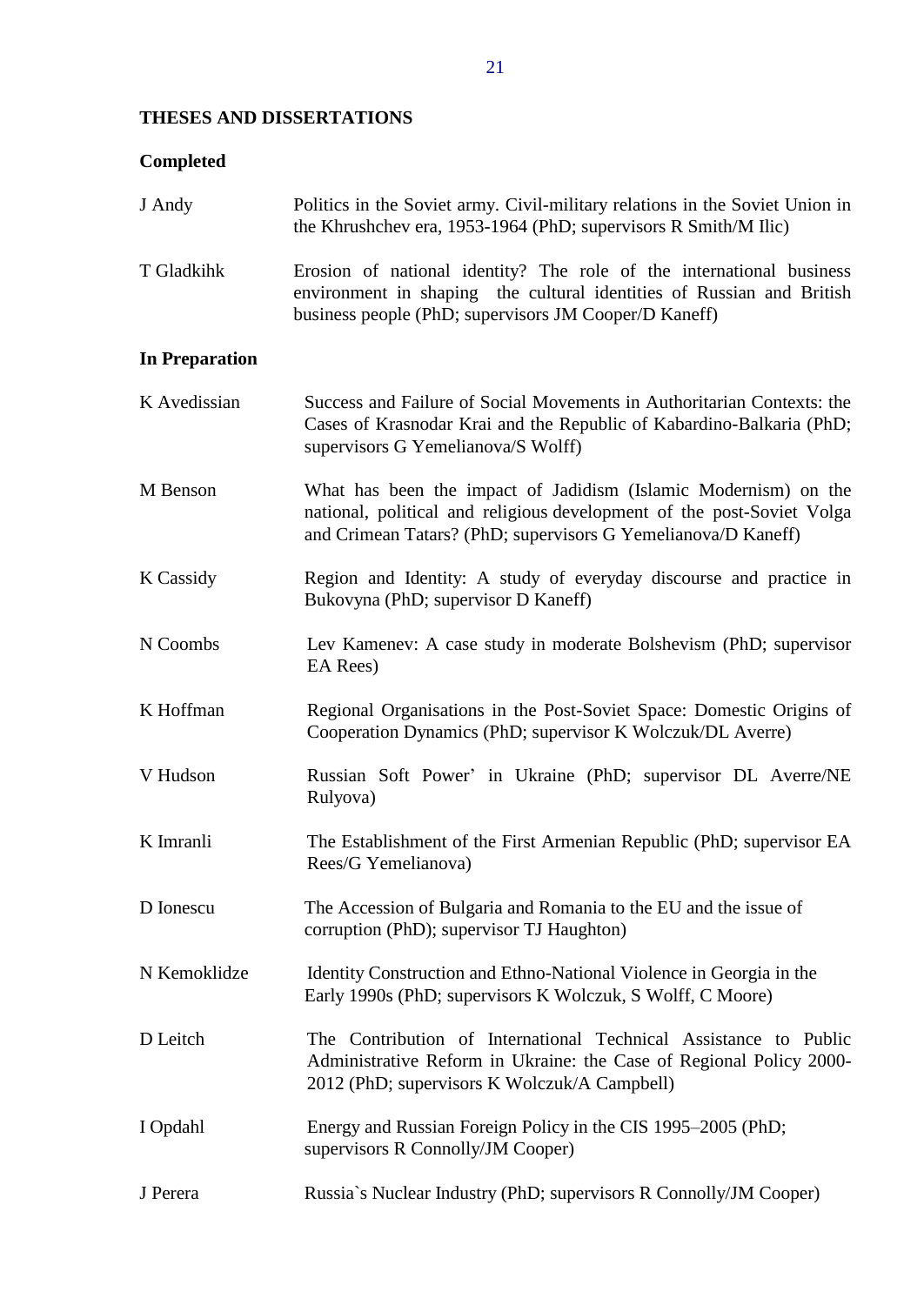# <span id="page-21-0"></span>**SEMINARS**

## <span id="page-21-1"></span>**Current Affairs Seminar**

The following meetings took place, organised by Matt Frear.

## *November 2011*

Mansiya Kumisbayeva (Kazakh-British Technical University, Almaty): 'Kazakhstan and the Customs Union'

# *December 2011*

Derek Averre (CREES): 'The EU-Russia Partnership'

# *January 2012*

Erica Richardson (LSHTM, London): 'Creating the Will for Political Change: Developments in Ukrainian Health Policy'

# *February 2012*

Matthew Frear (CREES): 'Belarus: prospects for a Minsk Spring?

# *March 2012*

Daniela Ionescu (CREES): 'Evaluating Corruption or Pushing up Vested Interests? The European Commission and the Case of Corruption in Bulgaria and Romania'

# <span id="page-21-2"></span>**OTHER PUBLIC OUTPUT**

Dr Connolly acted as commentator for BBC News 24 (May  $30<sup>th</sup>$ , 2012) when he spoke for 8 minutes on Russia's role in the Syrian conflict.

Dr Haughton gave a presentation on 'The Gorilla in the Room: the 2012 Parliamentary Elections in Slovakia', at the Woodrow Wilson Center, Washington DC. Podcast available at: http://www.wilsoncenter.org/event/the-gorilla-the-room-the-2012-parliamentary-electionsslovakia

Professor Perrie provided the publisher with an endorsement for Paul Bushkovitch, *A Concise History of Russia* (Cambridge University Press, 2012).

Dr White gave interviews with Radio WM and Radio Hereford and Worcester (June 2012) on the topic of possible incidences of racism at the European football championships in Ukraine/Poland.

During the reported period Dr Yemelianova continued to give regular interviews for various BBC, Russian and Kazakh radio and TV programmes on ethnic and religious issues in Muslims regions of the former USSR.

Dr Yemelianova had been a regular participant, or interviewee in television and radio programme, including Sky television news, BBC Radio (Russian Service), Voice of Russia (London), TV and Radio programme on Islam in Sweden, Bulgaria and Kazakhstan.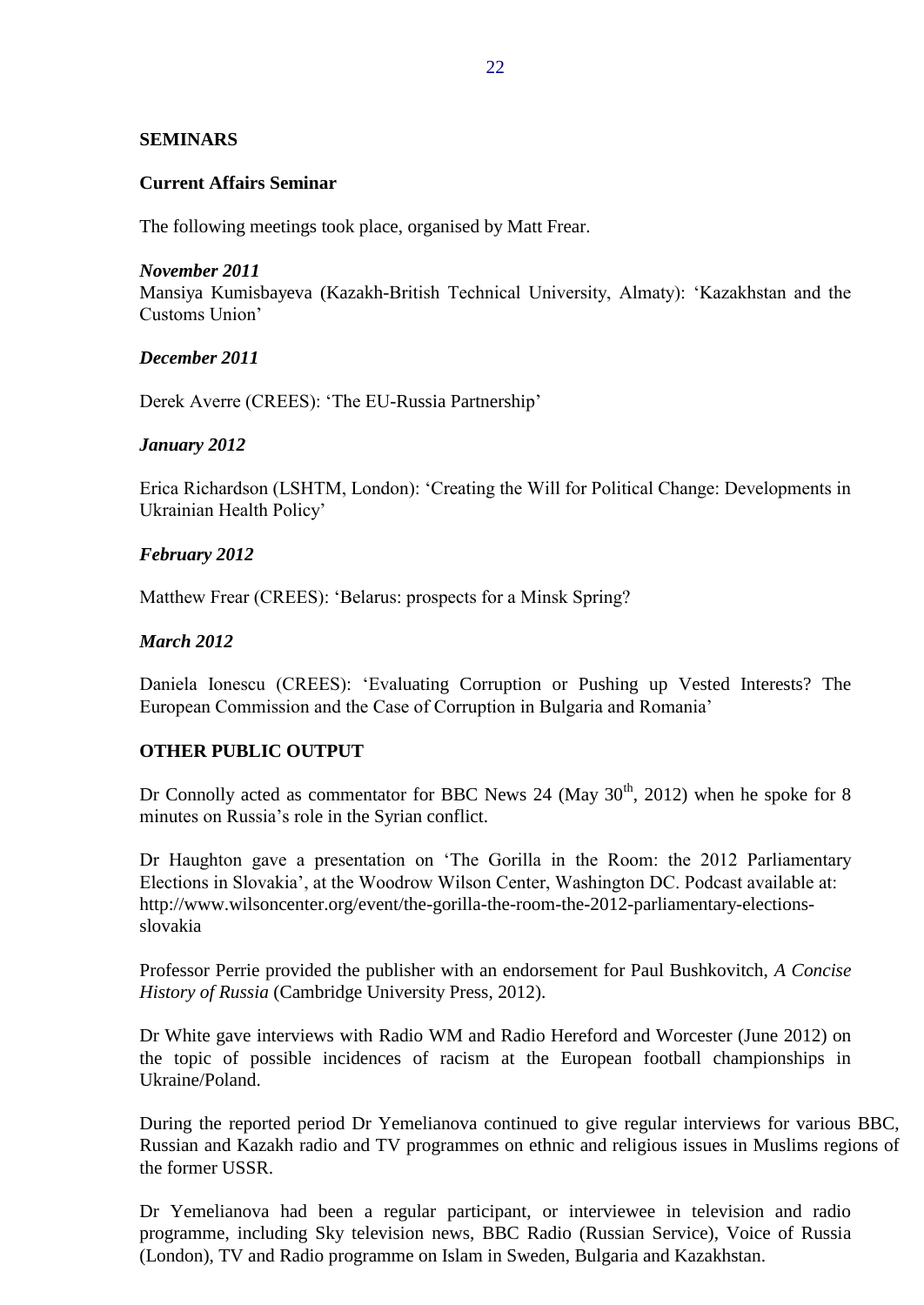K Wolczuk has given several interviews to newspapers and publications such as the *European Voice, Radio-Free Europe* and the Chinese weekly '*Weekly life'*. In particular she gave an interview on Ukraine for '*Today*' programme on BBC Radio 4, in June 2012. She also gave an interview to the Ukrainain daily '*Den*', which was published in Ukrainian and English versions of the newspaper - <http://www.day.kiev.ua/222787> (original, in Ukrainian); <http://www.day.kiev.ua/223155> (translation of the interview, English version of *Den*)

# <span id="page-22-0"></span>**ANNUAL RESEARCH CONFERENCE**

St Catharine's Foundation Lecture by Guest Speaker: Caroline Humphrey "'Normal heroes' and the Economy of Favours in the Post-Soviet Economy: the case of Higher Education"

Cross Border Trading and EU Migration

Chair: Deema Kaneff (CREES)

Vesselina Ratcheva (Dept. of Anthropology, University of Sussex)

'Asking for EU Conditions: Different Solutions to Irredentism and Migration in the Serbian Borderlands'

Kathryn Cassidy (School of Geography, Queen Mary, University of London)

'Gendering Europe through the Remittance and Cross Border Economies of the Ukrainian-Romanian Borderlands'

Milena Kremakova (Dept. of Sociology, University of Warwick)

'Duty, morality and 'marfa': merchant seafarers' smuggling practices in socialist and postsocialist Bulgaria'

Jan Grill (Dept. of Social Anthropology, University of St. Andrews)

'Roma Migrants and Economy of Suspicion: Reflections on Slovakian Borderlands of EU, Trading Cigarettes and Migration to UK'

Round Table: "The Customs Union of Russia-Kazakhstan-Belarus: The Eurasian alternative to the EU?

Chair: Derek Averre (CREES)

Kataryna Wolczuk (CREES) 'The Eurasian Customs Union and Ukraine: In Search of a New Member'

Rilka Dragneva (University of Manchester)

Duncan Allan (Foreign and Commonwealth Office) 'The Eurasian Union: 'A Pole of the Contemporary World''

Julian Cooper (CREES)

Matt Frear (CREES) 'Belarusian Perspectives on the Customs Union: Opportunity or Threat?'

Postgraduate Round Table

Timothy Frayne: 'The Resource Curse in Azerbaijan and Alternate Explanations'

Youngmo Jung: 'Russia and Pipeline Politics in the Far East'

Salvatore Freni: 'Institutions and Ethnic Minorities in Georgia'

Alain Perusset: 'Russia's accession to the WTO: why such a lengthy business?'

Yeani Shin: 'Infrastructures and Economic Development in the Russian Far East'

Russia's Place in the Shifting World Order

Derek Averre, CREES: 'Russia: Part of a European or a Eurasian 'Security Community'?' Richard Sakwa, University of Kent: 'The Cold Peace: Russo-Western Relations as a Mimetic Cold War'

Richard Connolly, CREES: 'Russia's External Economic Relations: Patterns and Trajectories'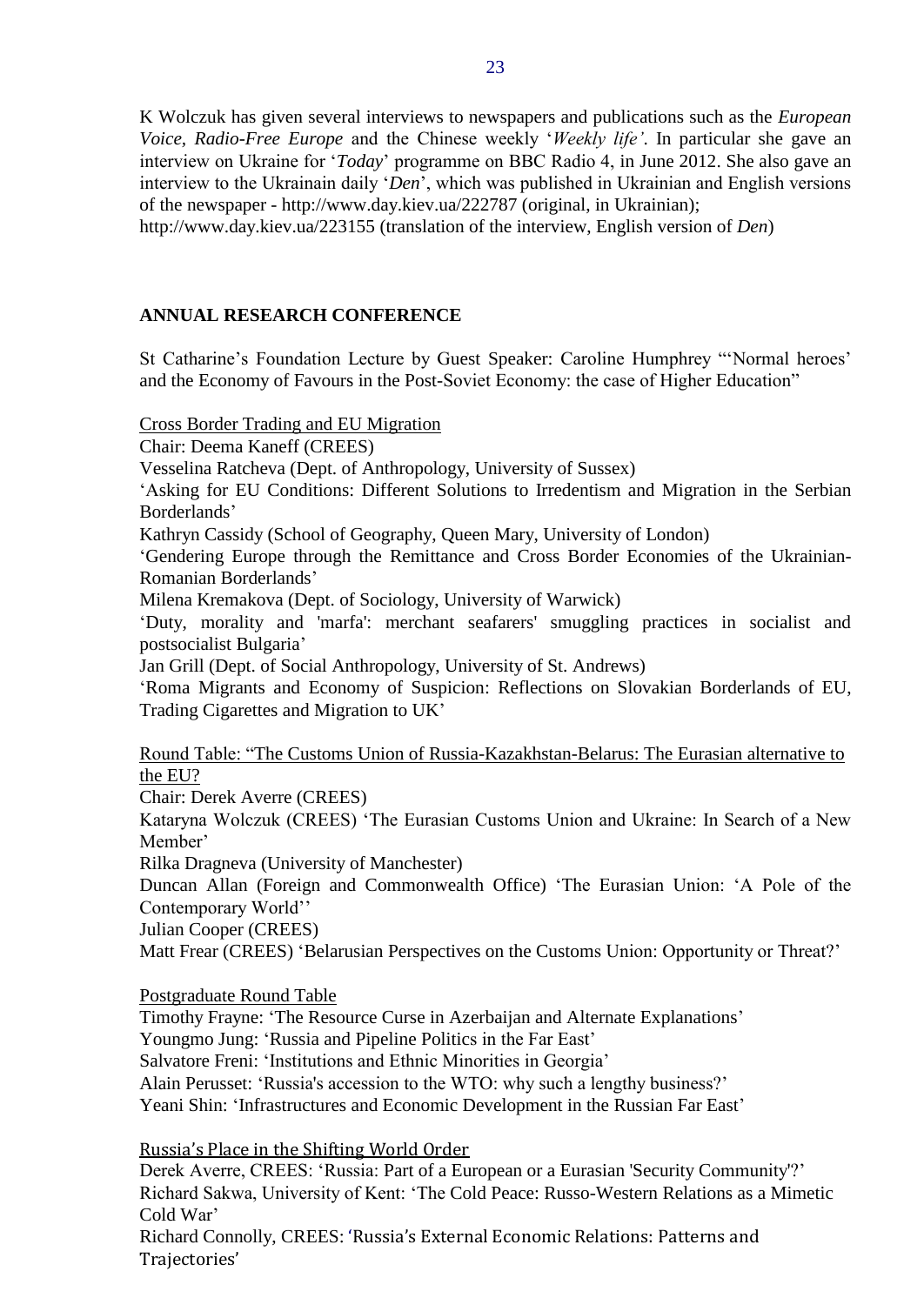Discourses on Power Dr Adrian Campbell (IDD) ''Imperial Discourse: Russia and the Roman Empire' Dr Arfon Rees (CREES) 'Russianism or Prussianism?' Dr Elena Denezhkina (CREES) 'The Discourse of Russian Governance: between 'Europe' and 'Asia''

## <span id="page-23-0"></span>**TRAVEL AND VISITS**

## <span id="page-23-1"></span>**Visits by Centre Staff, Associate and Honorary Members**

Dr Haughton was an Austrian Marshall Plan Foundation Fellow at Johns Hopkins University's School of Advanced International Studies in Washington DC.

Dr Kaneff spent July 2011 at the Max Planck Institute for Social Anthropology writing up a conference paper for publication

Nino Kemoklidze spent August in Georgia carrying out fieldwork and also visited the Unviersity of Eastern Finland to attend and present at a number of seminars, workshops and conferences.

#### **Visitors to the Centre**

Dr Dmitrii Redin, Head of the Department of Russian History at the Urals Federal University, Ekaterinburg, in October 2011.

## <span id="page-23-2"></span>**PRIZES AWARDED TO STUDENTS**

The Elisabeth Koutaissoff prize for the best first year undergraduate beginning Russian was won by Kristina Veroslavova for 1A and Jennifer Howard for 1B.

The Baykov Prize for the best second year Russian language undergraduate was awarded to Ceri Sayce.

The Konovalov prize for the best final year undergraduate student was awarded to Katharina Remshardt.

The EPSE prize for the best  $1<sup>st</sup>$  year student would be awarded to Denise Xiang-Ru Ho; the EPSE prize for the best  $2<sup>nd</sup>$  year student would be Almos Csaba Molnar; the EPSE prize for the best  $3<sup>rd</sup>$  year student would be Andrius Juozapaitis.

The Grayson Prize for the most outstanding postgraduate student taking a Russian Master's degree was awarded to Alain Perusset

## <span id="page-23-3"></span>**APPOINTMENTS AND PERSONALIA**

Dr Haughton was shortlisted for the University Awards for Excellence in Doctoral Supervision in 2012. He was promoted to Reader in European Politics.